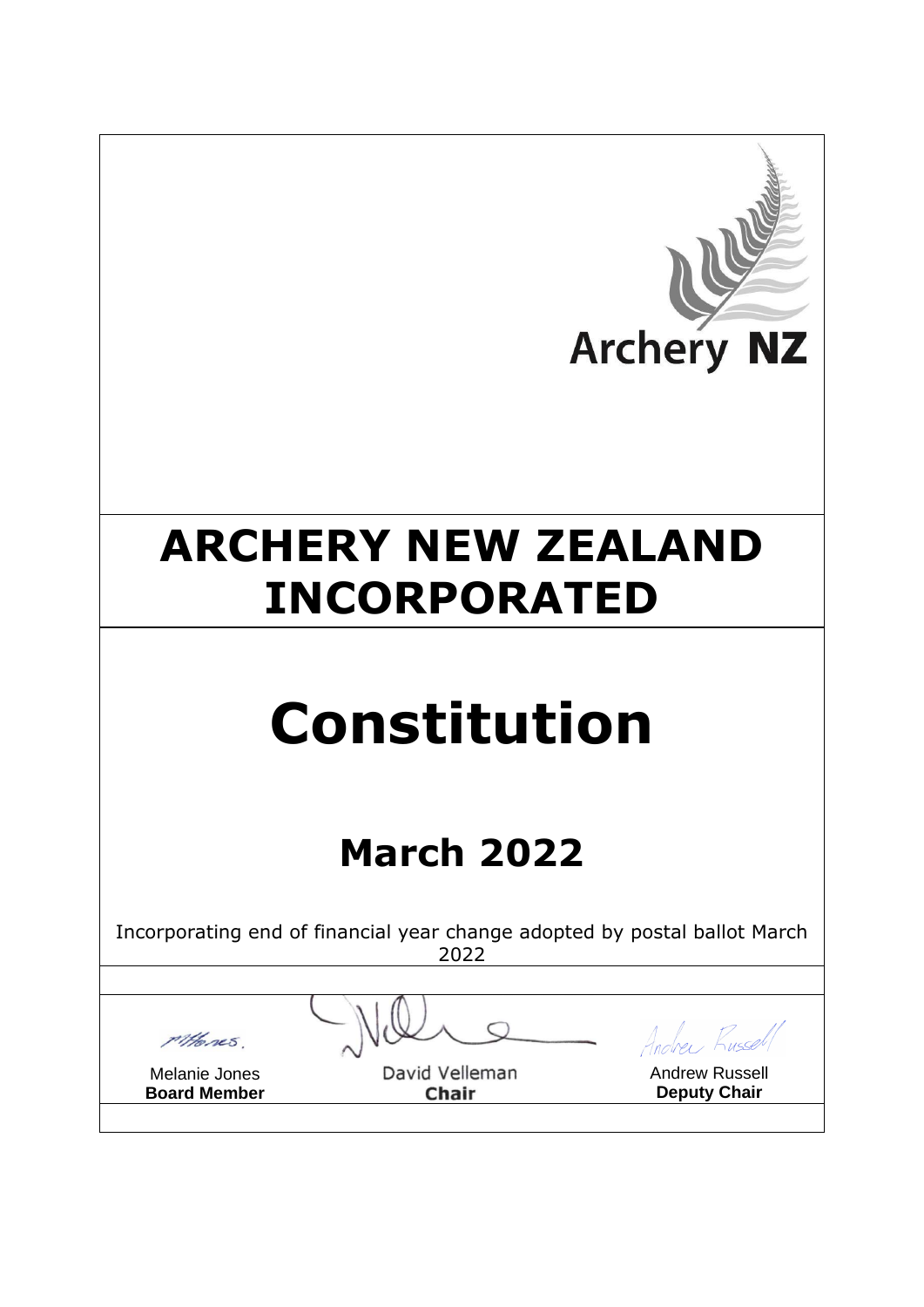# **Contents**

| 1.  |  |
|-----|--|
| 2.  |  |
| 3.  |  |
| 4.  |  |
| 5.  |  |
| 6.  |  |
| 7.  |  |
| 8.  |  |
| 9.  |  |
| 10. |  |
| 11. |  |
| 12. |  |
| 13. |  |
| 14. |  |
| 15. |  |
| 16. |  |
| 17. |  |
| 18. |  |
| 19. |  |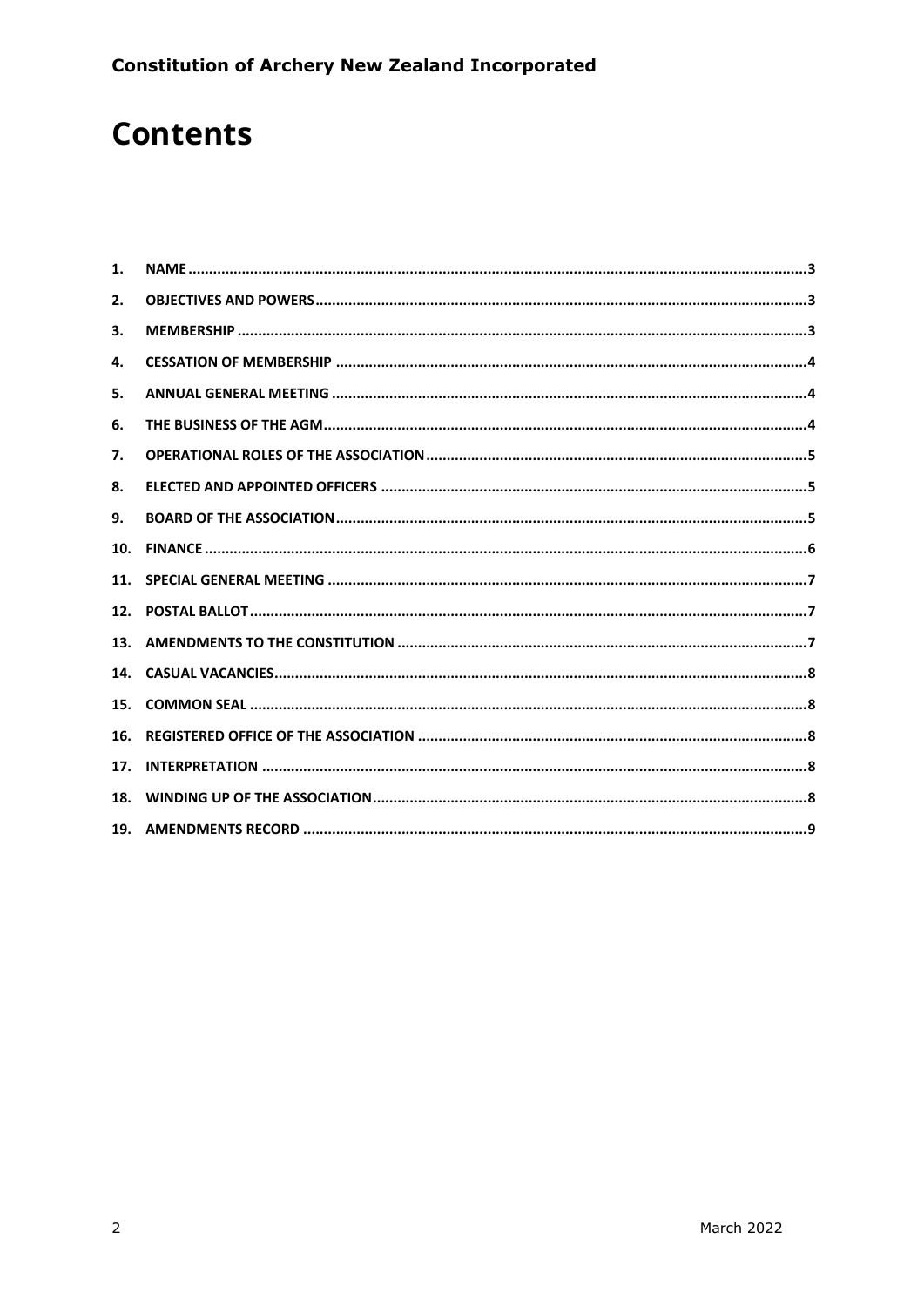# <span id="page-2-0"></span>**1. NAME**

- 1.1 The name of the Association is the Archery New Zealand Incorporated.
- 1.2 It may also be known as "Archery New Zealand", "Archery NZ" or, for the purposes of the Constitution and Rules, "the Association."

# <span id="page-2-1"></span>**2. OBJECTIVES AND POWERS**

- 2.1. Archery New Zealand is the governing body in all matters pertaining to archery in New Zealand.
- 2.2. It will develop archery to provide continuing opportunities for success in all aspects of the sport, community sport through to international competition.
- 2.3. The Association is a non-commercial, non-profit-making representative sporting organization.
- 2.4. Powers of the Association include:
	- (1) all the powers of natural persons for the conduct of its own affairs.
	- (2) Without prejudice to the generality of subclause (1) the powers of the

Association will include the power –

- a) to purchase, lease or otherwise acquire any land or other property of any tenure and any interest therein as will be necessary to fulfil the objectives of the Association;
- b) to sell or otherwise dispose of any such land or other property as will have become unnecessary to fulfil the objectives of the Association;
- c) to employ or engage or appoint servants, agents and professional advisers, on such terms and conditions as are approved by the Board;
- d) with the prior consent of the AGM, to borrow money, with or without security, for the promotion of the objectives of the Association;
- e) with the prior consent of the AGM, to pledge in security the whole or any part of the assets of the Association, or to grant guarantees;
- f) to procure charitable or tax-exempt status for the Association.

### <span id="page-2-2"></span>**3. MEMBERSHIP**

3.1. Membership classes

The following membership classes are available within the Association:

- Full members
- Life members
- Administrative member
- Postal Event member
- Social member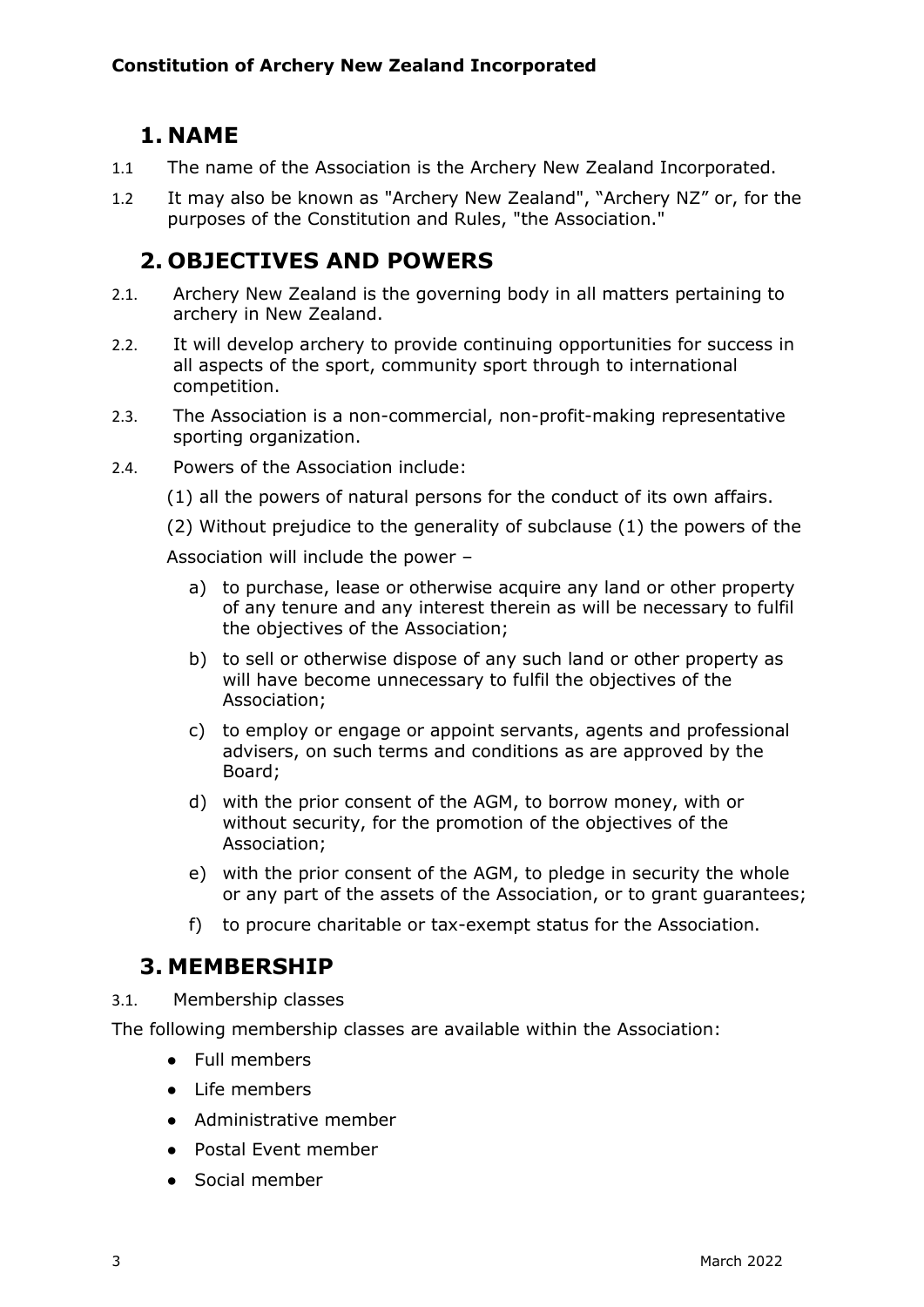- Associate membership
- 3.2. Full details of the classes of members are contained in the Administration Rules.

### <span id="page-3-0"></span>**4. CESSATION OF MEMBERSHIP**

- 4.1 Any member of the Association will cease to be a member if:
	- that member resigns,
	- their membership fee is not paid by the set date,
	- they are is expelled by the Board following a disciplinary hearing, and an appeal if any.
- 4.2 Any member suspended for a period of time by the Board will lose all rights and obligations of membership for that period of time.

# <span id="page-3-1"></span>**5. ANNUAL GENERAL MEETING**

- 5.1 The Annual General Meeting of the Association will take place within five (5) months of the close of the previous financial year.
- 5.2 The date, time and venue of the AGM will be advised to clubs and affiliated members at least three calendar months before the meeting.
- 5.3 Full, Administrative, Postal Event, Social and Life members will each be eligible to exercise one vote. The President (or the appointed chairperson in the absence of the President) will exercise a casting vote in the case of a tie
- 5.4 Voting will be by voice, show of hands or secret ballot and needs a simple majority to be adopted.
- 5.5 The President (or the appointed chairperson in the absence of the President) will conduct the Annual General Meeting in accordance with the commonly accepted rules for the conduct of meetings in New Zealand.
- 5.6 The quorum for the Annual General Meeting will be at least 40 currently affiliated members eligible to vote at the meeting.

# <span id="page-3-2"></span>**6. THE BUSINESS OF THE AGM**

- 6.1 The business of the AGM will include to:
	- receive the annual report of the Association:
	- approve the annual accounts and adopt the balance sheets:
	- elect board members as required:
	- amend/approve the strategic plan:
	- amend/approve the financial plan for the next financial year:
	- set the affiliation fee(s) and other levies:
	- accept (written) reports from officers of the Association:
	- determine other matters of which due notice has been given or which are approved for discussion by the meeting.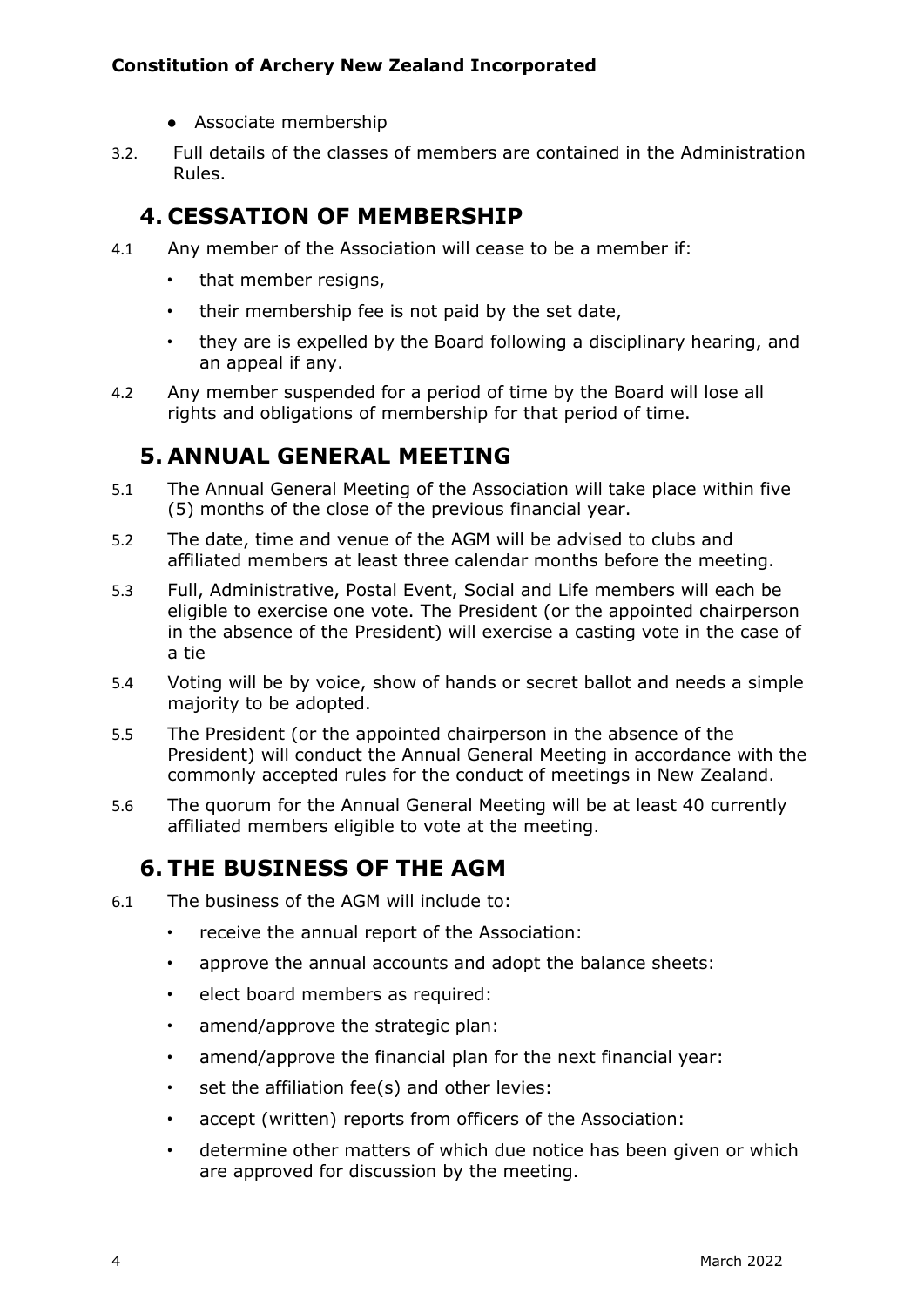# <span id="page-4-0"></span>**7. OPERATIONAL ROLES OF THE ASSOCIATION**

- 7.1 A General Manager will be contracted by the Board for a period of three years with a two year right of renewal.
- 7.2 An Administration Manager will be contracted by the Board for a period of three years with a two year right of renewal.
- 7.3 The General Manager will appoint the following voluntary Operational Team Leader roles for a period of two years, in consultation with the Board:
	- Premier Events Coordinator
	- Membercare and Development Coordinator
	- Marketing and Communications Coordinator
	- **Financial Coordinator**
- 7.4 The following voluntary Operational Team Leader role will be appointed by their team for a period of two years:
	- Technical Support Coordinator
- 7.5 Each Operational Team Leader may co-opt as many members as are necessary to deliver the set of tasks they are responsible for.
- 7.6 Details of these roles and responsibilities may be found in the Administration Rules.

# <span id="page-4-1"></span>**8. ELECTED AND APPOINTED OFFICERS**

8.1 Patron

The Patron of the Association will be elected at an Annual General Meeting and for a specified period of time.

8.2 Auditor

The auditor will be appointed by the Board for a period of one year.

8.3 Stakeholder Representatives

The Board shall appoint the following stakeholder representatives for a four year period:

- New Zealand National Olympic Committee
- Paralympics NZ
- Sport New Zealand
- Drug Free Sports NZ

# <span id="page-4-2"></span>**9. BOARD OF THE ASSOCIATION**

9.1 The Board shall be comprised of a maximum of seven people, including:

- five people who are members of Archery NZ, elected at an Annual General Meeting
- two people who are co-opted by the elected Board to ensure diversity of skill and thought, at least one of whom is independent of Archery NZ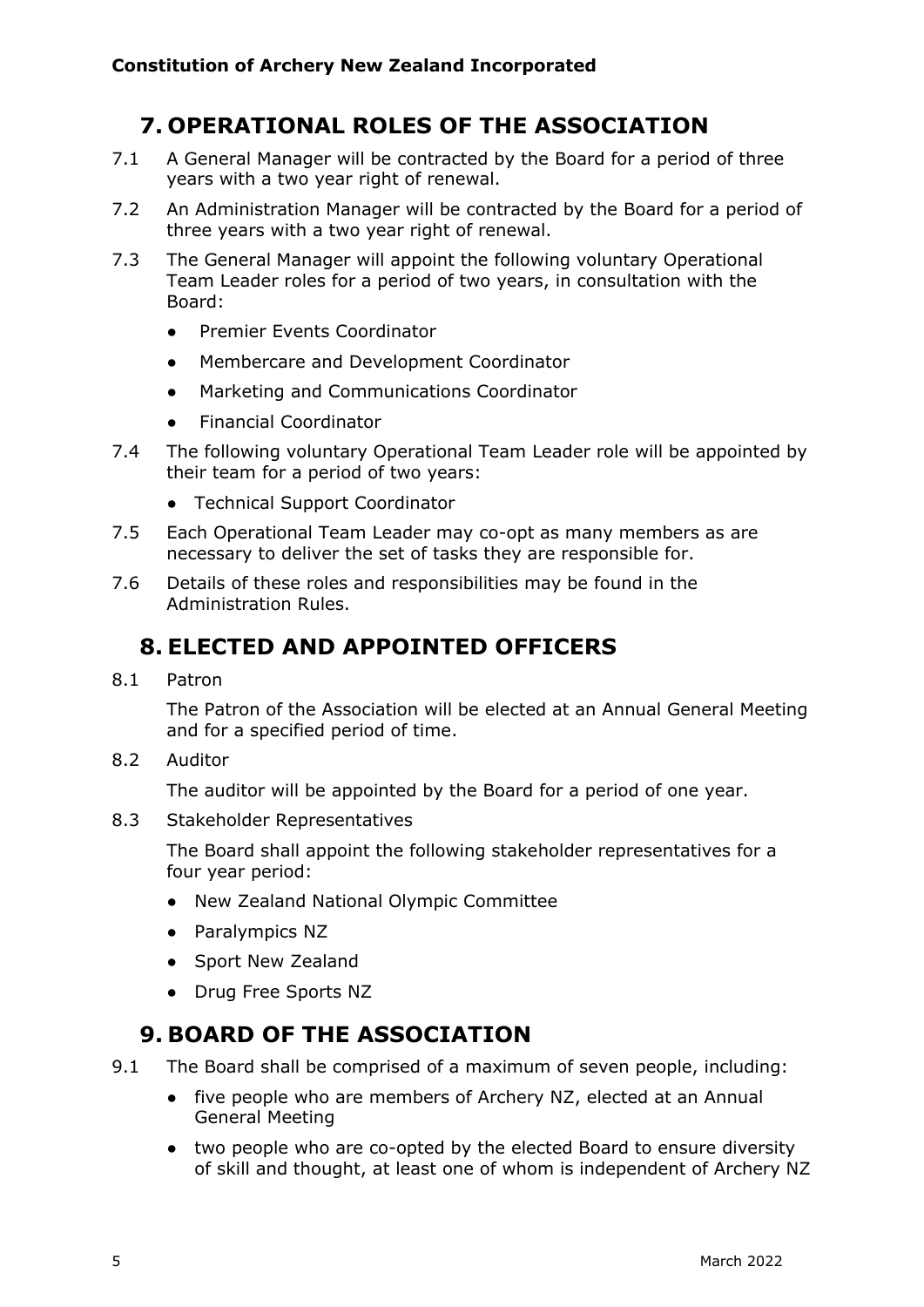- 9.2 An interim board will take office from the AGM in 2019 and shall be appointed by the current Board of the Association.
- 9.3 The Interim Board shall be progressively replaced by the election / appointment of new Board members as follows:
	- in 2020 two elected member roles
	- in 2021 two elected member roles and one co-opted role
	- in 2022 one elected member role and one co-opted role
- 9.4 Thereafter the term of office for the Board is three years. Incumbents are eligible to be re-elected or co-opted for subsequent terms.
- 9.5 A Chair and Deputy Chair shall be elected by the Board in alternate years.
- 9.6 Each member of the Board shall have one (1) vote.
- 9.7 A quorum of four (4) must include either the Chair or Deputy Chair.
- 9.8 If there is a hung vote with a quorum, the matter must go to the full Board for a decision.
- 9.9 The role of the Board includes:
	- long-term vision and strategic planning to ensure the ongoing sustainability of Archery NZ
	- Approval of a policy framework
	- Risk management
	- Stakeholder relationships and engagement, including sponsorship
	- Compliance
	- Appointment of contractors
	- Consideration of recommendations from the Operations Manager
	- Appointment of representative(s) to the New Zealand National Olympic Committee, Sport New Zealand, Paralympics NZ, Drug Free Sports NZ and other officials as required
	- Make editorial amendments to the Constitution such as re-numbering, correcting the names of other organisations and similar matters which do not alter any rule or policy of Archery New Zealand Inc
	- Establishing sub-committees to carry out any of its functions.
	- Appoint officers for the purpose of approving payments on behalf of the Association.

# <span id="page-5-0"></span>**10. FINANCE**

- 10.1 The Board is responsible for the conduct of the financial activities of the Association.
- 10.2 The financial year of the Association will be from 1 April in any one year to 31 March the following year.
- 10.3 All monies received by the Association will be deposited in a bank or banks determined by the Board.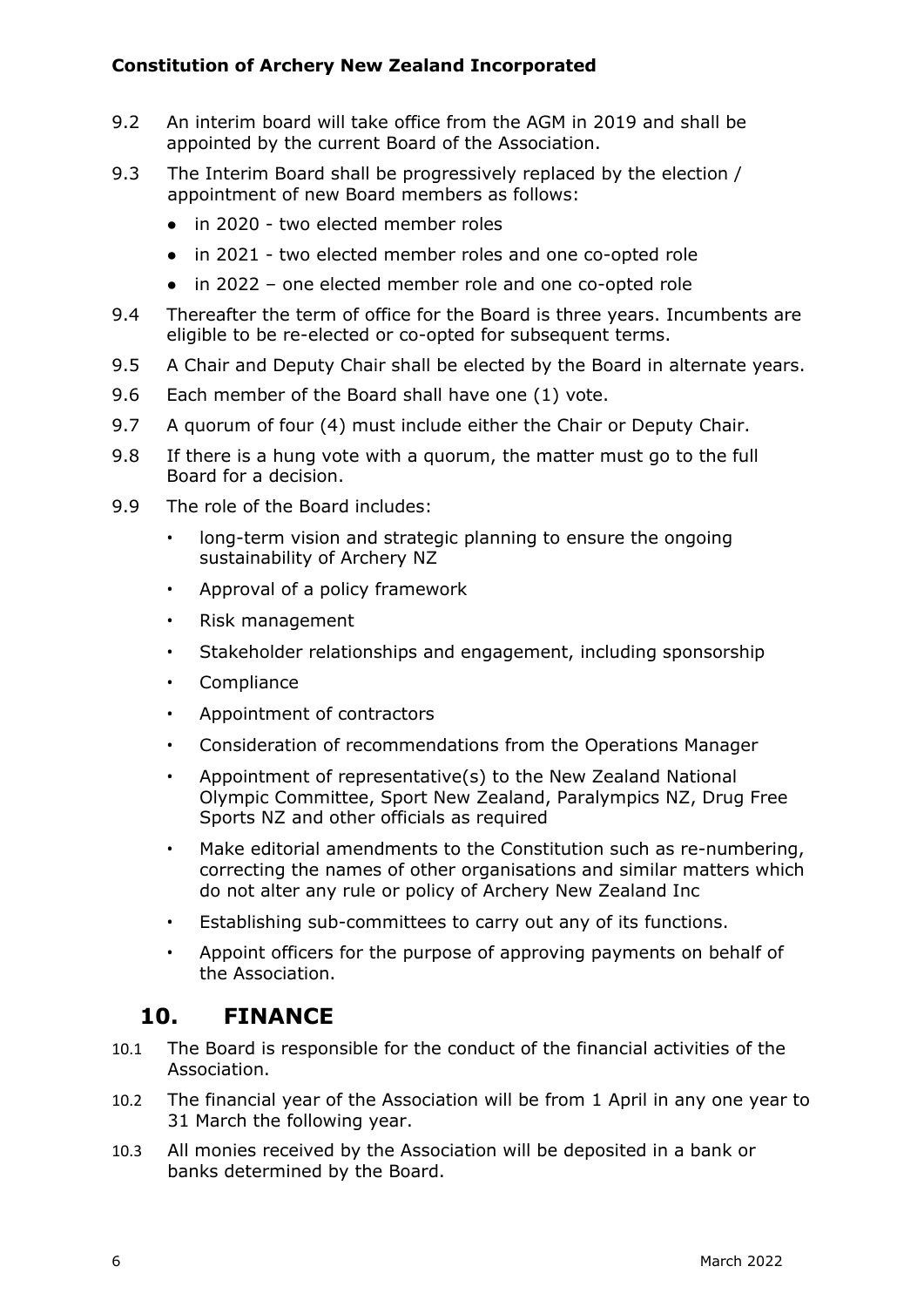- 10.4 No member, or person associated with a member, may participate in or attempt to influence a decision of the Association in relation to any income, benefit or advantage whatsoever to that member or associated person. Any such income paid will be reasonable and in line with that paid on the open market.
- 10.5 The Board may not borrow money and/or use the assets of the association as security without the prior approval of the Annual General Meeting, Special General Meeting or an electronic ballot of members.
- 10.6 All withdrawals will be authorised by two of any three officers appointed by the Board for the purpose.
- 10.7 The accounts will be audited annually by an independent financial consultant appointed by the Board
- 10.8 At each AGM the Board provide its proposed budget for the following financial year for approval by members.

# <span id="page-6-0"></span>**11. SPECIAL GENERAL MEETING**

- 11.1 Special General Meetings of the Association may be called by the National Secretary on the request of the majority decision of the Board or at the request of at least three (3) clubs whose members comprise not less than 20% affiliated members eligible to vote in Association matters.
- 11.2 Clubs must receive a minimum of one calendar months' notice of the date, time and venue of the meeting and details of the purpose of the meeting.
- 11.3 Voting at the Special General Meeting will be by all full, administrative Postal Event, Social and Life Members of the Association. Decisions will be decided by a simple majority of eligible voters present at the meeting. Voting will be by voice, show of hands or secret ballot.
- 11.4 A quorum for the Special General Meeting will be at least 40 of currently affiliated members eligible to vote at the meeting.

# <span id="page-6-1"></span>**12. POSTAL BALLOT**

- 12.1 The Board may request the Ballot Officer to conduct an electronic ballot as and when it deems it necessary.
- 12.2 Two Life Members and/or independent parties will be the scrutineers of the ballot, the details for which are contained in the Rules of the Association.

# <span id="page-6-2"></span>**13. AMENDMENTS TO THE CONSTITUTION**

- 13.1 The Constitution can only be altered, added to or rescinded at a Special General Meeting called for the purpose or by an electronic ballot. However, the provisions and the effect of clause 10.4 will not be removed from the Constitution and will be included and implied into any subsequent replacement document.
- 13.2 Resolutions to amend the Constitution may be submitted to the National Secretary by the Board or individual members by clubs whose members are affiliated to the Association.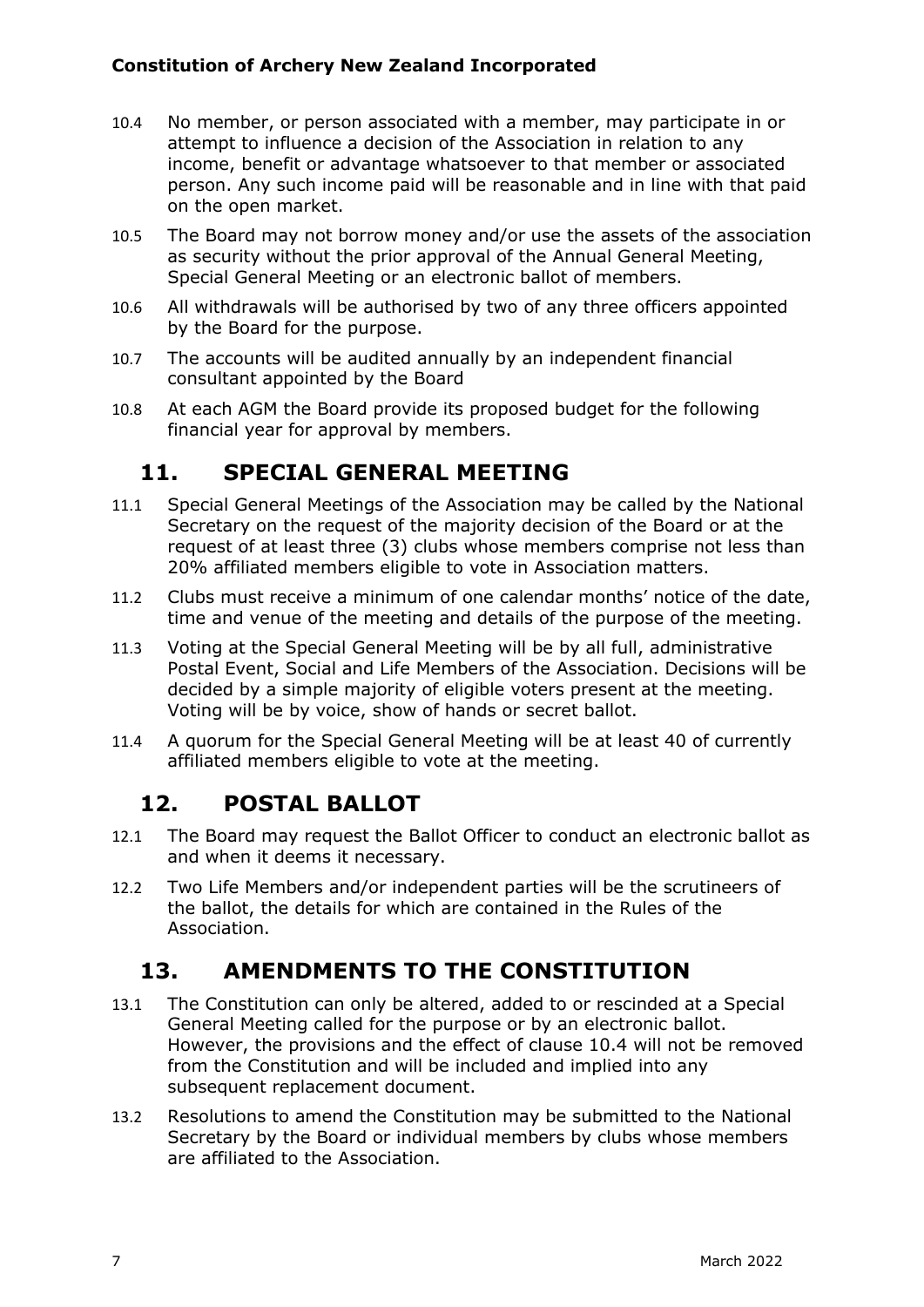- 13.3 The text of the proposals will be circulated to all members and clubs one month prior to electronic ballot.
- 13.4 Changes to the Constitution require a two-thirds majority of the valid votes cast on each resolution.

# <span id="page-7-0"></span>**14. CASUAL VACANCIES**

14.1 In the event of a vacancy occurring during the specified term of any officer, the Board may fill that vacancy until the next Annual or Special General Meeting.

# <span id="page-7-1"></span>**15. COMMON SEAL**

- 15.1 The Common Seal of the Association will be kept by the National Secretary and will not be affixed to any document except by the instruction of the Board of Archery New Zealand and in the presence of two of its members.
- 15.2 Those Board members witnessing the use of the Common Seal will also sign the document on which the Seal is affixed on behalf of the Board.

# <span id="page-7-2"></span>**16. REGISTERED OFFICE OF THE ASSOCIATION**

16.1 The registered office of the Association will be that address used by the National Secretary.

### <span id="page-7-3"></span>**17. INTERPRETATION**

17.1 The Board will determine any matter not provided for in the Constitution or Rules of the Association or for which there is no clear interpretation.

# <span id="page-7-4"></span>**18. WINDING UP OF THE ASSOCIATION**

- 18.1 In the event of the Association being wound up in accordance with section 24 of the Incorporated Societies Act 1908, all assets remaining after the settlement of legitimate claims, will be given to the New Zealand National Olympic Committee to be used as it sees fit for the benefit of Olympic sports.
- 18.2 No addition to the non-profit aims, personal benefit clause or winding up clause will be approved by the Association without the approval of Inland Revenue.
- 18.3 The provisions and the effect of this clause will not be removed from the Constitution and will be included and implied into any subsequent replacement document.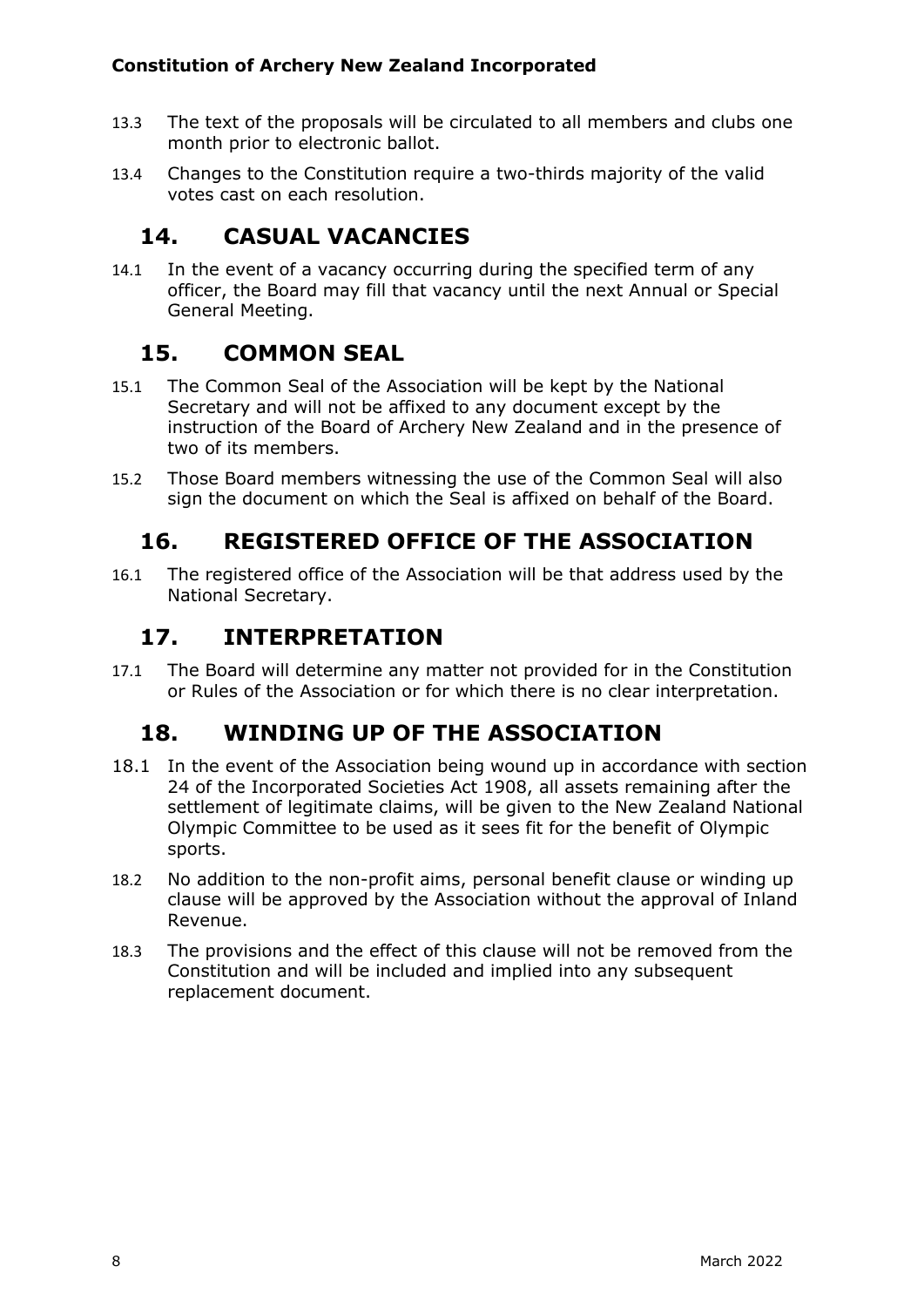# <span id="page-8-0"></span>**19. AMENDMENTS RECORD**

The following amendments record includes all amendments made to the Constitution since AGM 2009.

| Section /<br><b>Clause</b>                                                                | <b>Amendment</b>                                                                                                                                                                                                                                                                                                                                                                                                                                                                                              | <b>Date</b><br>Amend-              |
|-------------------------------------------------------------------------------------------|---------------------------------------------------------------------------------------------------------------------------------------------------------------------------------------------------------------------------------------------------------------------------------------------------------------------------------------------------------------------------------------------------------------------------------------------------------------------------------------------------------------|------------------------------------|
| amended                                                                                   | (shown as <i>underlined red italics</i> )                                                                                                                                                                                                                                                                                                                                                                                                                                                                     | ment<br><b>Resolved</b>            |
| Whole<br>document                                                                         | Remove "Board of Management" wherever it appears replace<br>with "Board of Archery New Zealand Inc "or "Board"                                                                                                                                                                                                                                                                                                                                                                                                | <b>AGM</b><br>January<br>2013      |
| Section 3<br>Membership<br>Clause 3.1                                                     | Full membership is available to those archers domiciled<br>3.1<br>in New Zealand, New Zealand citizens overseas or non-<br>New Zealand citizens living overseas who meet criteria<br>set from time to time by the Board, who, having been<br>accepted as a member by Archery New Zealand, pay the<br>appropriate affiliation fee. Full membership includes that<br>granted to those young persons aged 14 years and over<br>who qualify as "Juniors" within the rules of Archery New<br>Zealand.              | <b>AGM</b><br>January<br>2013      |
| Section 7<br>Officers of the<br>Association<br>Clause 7.6                                 | Delete clause<br>7.6 The convenor of selection will be appointed by the Board<br>for a two year period.                                                                                                                                                                                                                                                                                                                                                                                                       | <b>AGM</b><br>January<br>2013      |
| Section 9<br>Board of<br>Archery NZ<br>Clause 9.4                                         | Existing bullet point amended:<br>Appointment of the Editor, Registrar, Convenor of the<br>$\bullet$<br>Selection Panel, representative(s) to the New Zealand<br>National Olympic Committee, Sport New Zealand and other<br>officials as required.<br>Following bullet point added:<br>Make editorial amendments to the Constitution such as re-<br>numbering, correcting the names of other organisations<br>and similar matters which do not alter any rule or policy of<br><b>Archery New Zealand Inc.</b> | <b>AGM</b><br>January<br>2013      |
| Section 10<br>Finance<br>Clause 10.2                                                      | The financial year of the Association will be from 1 July<br>10.2<br>in any one year to 30 June the following year                                                                                                                                                                                                                                                                                                                                                                                            | <b>AGM</b><br>January<br>2014      |
| Section 9<br>Board of<br>Archery NZ<br>Clause $9.1$ (a)<br>Clause $9.1$ (b)<br>Clause 9.4 | The Board is made up as follows: -<br>(a) an Executive Committee, comprising the four Officers<br>elected by the members in General Meeting, namely the<br>President, Vice President, Secretary, and Treasurer, and<br>(b) the Convenors of Athletes', Coaching, JAMA, and<br>Judges' Commissions.<br>9.4<br>The Executive Committee shall be responsible for the<br>day-to-day administration, including financial matters, of<br>the Society.                                                               | <b>AGM</b><br>January<br>2016      |
| Section 3<br>Membership<br>Clause 3.3<br>Clause 3.4                                       | 3.3. Postal event membership<br>3.4. Social membership<br>3.5. Associate membership                                                                                                                                                                                                                                                                                                                                                                                                                           | <b>Ballot</b><br>September<br>2016 |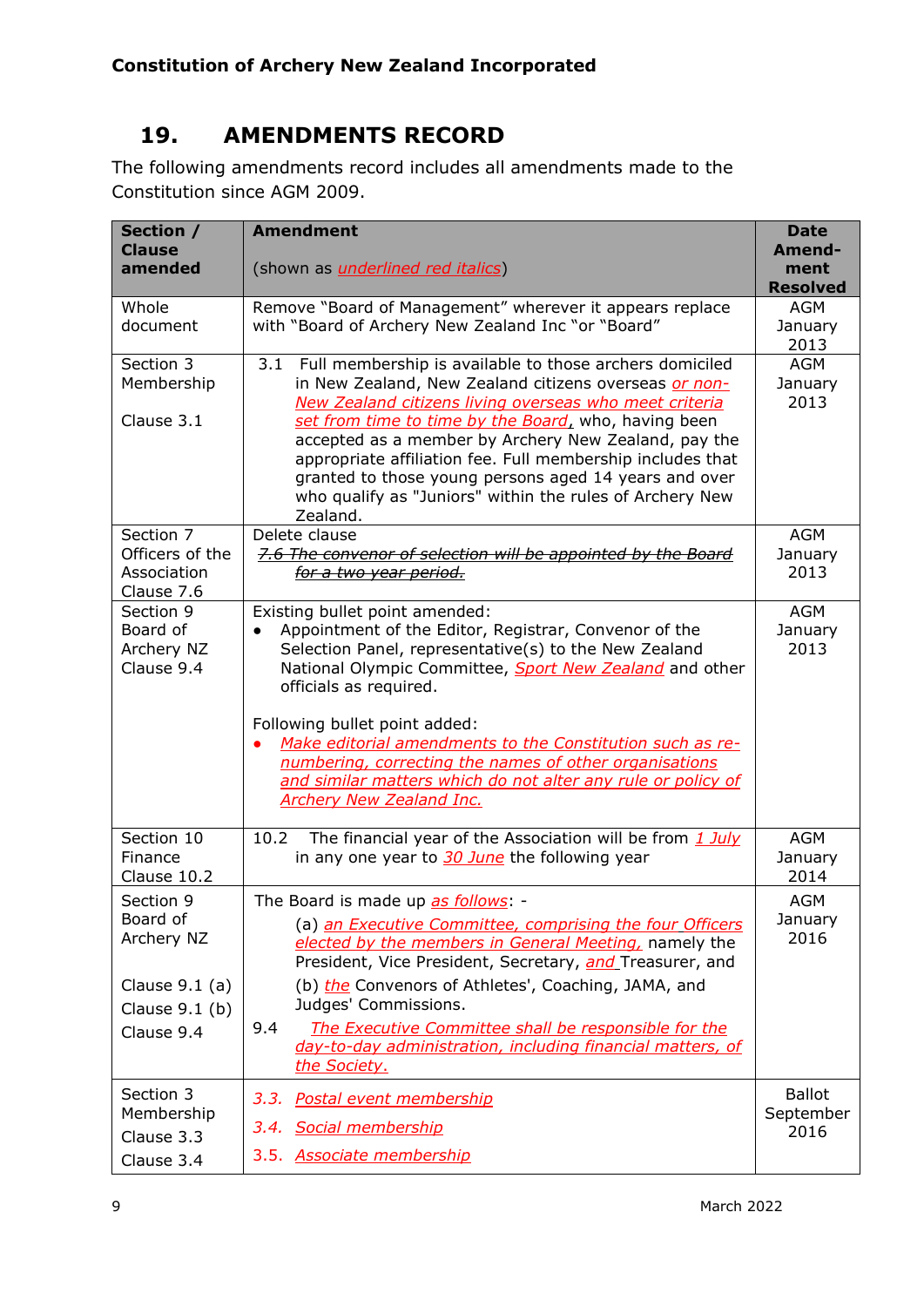| Clause 3.5<br>Clause 3.6                                          | 3.6. Life Membership may be granted to members who have<br>given at least ten (10) years outstanding service to<br>archery on a national level. There will be no more than ten<br>Life Members at any one time.                                                                                                                                                                                                               |                                    |
|-------------------------------------------------------------------|-------------------------------------------------------------------------------------------------------------------------------------------------------------------------------------------------------------------------------------------------------------------------------------------------------------------------------------------------------------------------------------------------------------------------------|------------------------------------|
| Section 5<br>Annual<br>General<br>Meeting<br>Clause 5.3           | 5.3<br>Full, Administrative, Postal Event, Social and Life<br>members will each be eligible to exercise one vote. The<br>President (or the appointed chairperson in the absence of<br>the President) will exercise a casting vote in the case of a<br>tie.                                                                                                                                                                    | <b>Ballot</b><br>September<br>2016 |
| Section 6                                                         | Delete bullet point                                                                                                                                                                                                                                                                                                                                                                                                           | <b>Ballot</b>                      |
| The Business<br>of the AGM                                        | amend the constitution:                                                                                                                                                                                                                                                                                                                                                                                                       | September<br>2016                  |
| Clause 6.1                                                        |                                                                                                                                                                                                                                                                                                                                                                                                                               |                                    |
| Section 11<br>Special<br>General<br>Meeting<br>Clause 11.3        | 11.3<br>Voting at the Special General Meeting will be by all full,<br>administrative Postal Event, Social and Life Members of<br>the Association. Decisions will be decided by a simple<br>majority of eligible voters present at the meeting, except<br>that changes to the Constitution will require a two-thirds<br>majority of valid votes cast. Voting will be by show of<br>hands unless a secret ballot is called for. | <b>Ballot</b><br>September<br>2016 |
| Section 13<br>Amendments<br>to the<br>Constitution<br>Clause 13.3 | 13.3<br>The text of the proposals will be circulated to all clubs<br>at least six weeks before the AGM or one month for a<br>SGM, postal or electronic ballot.                                                                                                                                                                                                                                                                | <b>Ballot</b><br>September<br>2016 |
| Full document                                                     | Amendment record added                                                                                                                                                                                                                                                                                                                                                                                                        | December<br>2016                   |
| Section 7<br>Officers of the<br>Association                       | Delete clause<br>7.6 The Vice President will be the convenor of the Selection<br><b>Panel</b>                                                                                                                                                                                                                                                                                                                                 | <b>Ballot April</b><br>2017        |
| Section 2<br>Objectives                                           | 2.1.<br>Archery New Zealand will act as is the governing body<br>in all matters pertaining to archery in New Zealand.                                                                                                                                                                                                                                                                                                         | <b>Board</b><br>meeting            |
| and Powers                                                        | 2.2.<br>It will develop archery to provide continuing<br>opportunities for success in all aspects of the sport,<br>recreational community sport through to international<br>competition.                                                                                                                                                                                                                                      | September<br>2017                  |
|                                                                   | The Association is a non-commercial, non-profit-<br>2.3.<br>making <b>and</b> representative sporting organization                                                                                                                                                                                                                                                                                                            |                                    |
| Section 3                                                         | 3.1 Membership Classes                                                                                                                                                                                                                                                                                                                                                                                                        | Board                              |
| Membership                                                        | The following membership classes are available within the<br><b>Association:</b>                                                                                                                                                                                                                                                                                                                                              | meeting<br>September<br>2017       |
|                                                                   | full members                                                                                                                                                                                                                                                                                                                                                                                                                  |                                    |
|                                                                   | life member                                                                                                                                                                                                                                                                                                                                                                                                                   |                                    |
|                                                                   | administrative member<br>postal event member                                                                                                                                                                                                                                                                                                                                                                                  |                                    |
|                                                                   | social member                                                                                                                                                                                                                                                                                                                                                                                                                 |                                    |
| 10                                                                | March 2022                                                                                                                                                                                                                                                                                                                                                                                                                    |                                    |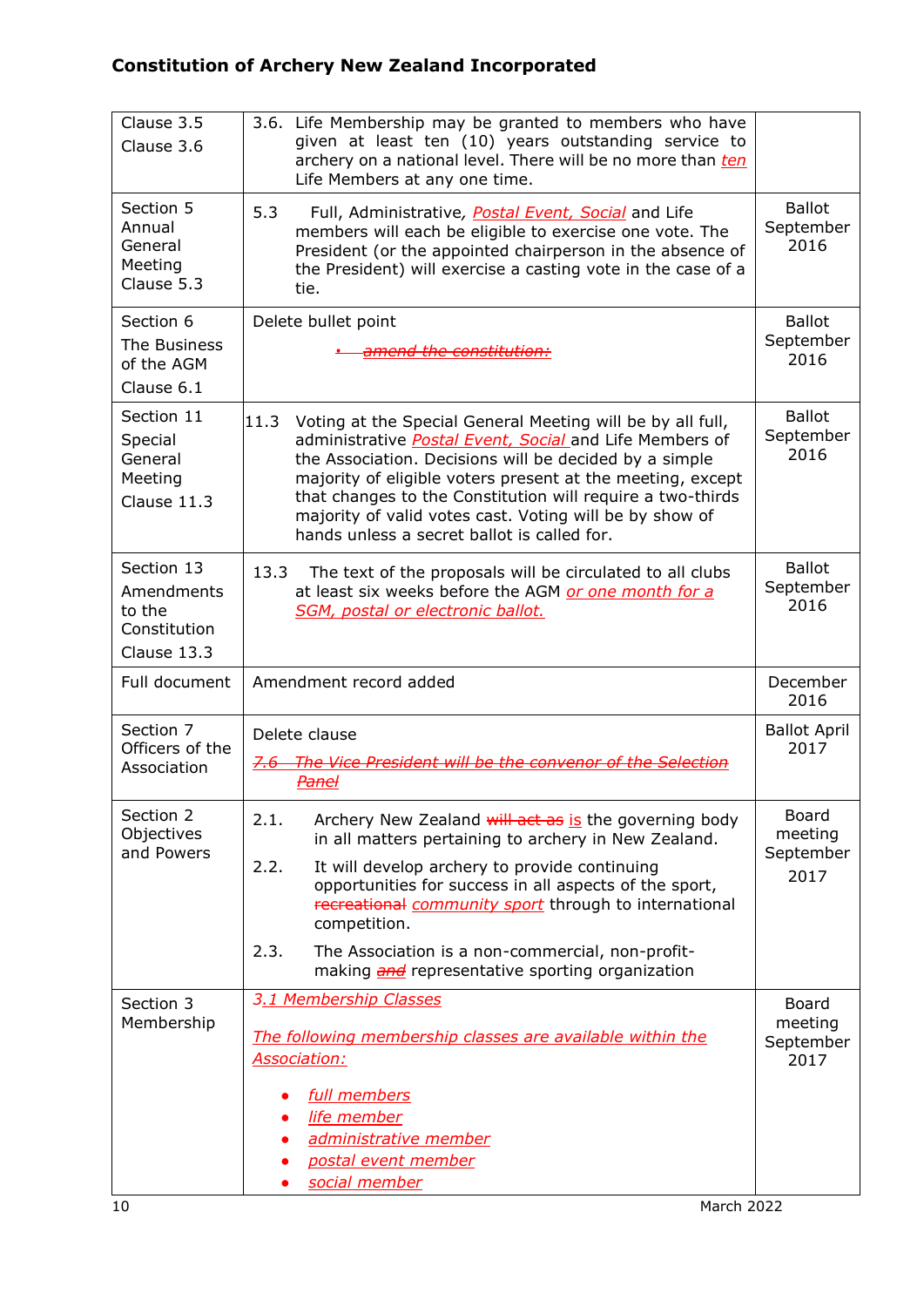|                                                | <u>associate member</u><br>3.1 Full membership is available to those archers domiciled in<br>New Zealand, New Zealand citizens overseas or non-<br>New Zealand citizens living overseas who meet criteria<br>set from time to time by the Board, who, having been<br>accepted as a member by Archery New Zealand, pay<br>the appropriate affiliation fee. Full membership includes<br>that granted to those young persons aged 14 years and<br>over who qualify as "Juniors" within the rules of<br><b>Archery New Zealand.</b><br>$3.2 -$<br>Administrative membership is available at a reduced<br>to those assisting clubs or the Association but who<br><del>are not active archers</del><br><del>Postal Event membership</del><br><del>3,3</del><br><del>Social membership</del><br>3.5<br><del>Associate membership</del><br>Life Membership may be granted to members who have<br><del>3.6</del><br>given at least ten (10) years outstanding service to<br>archery on a national level. There will be no more than<br>ten Life Members at any one time.<br>3.2 Full details of the classes of members are contained in the<br><b>Administration Rules.</b> |                                       |
|------------------------------------------------|--------------------------------------------------------------------------------------------------------------------------------------------------------------------------------------------------------------------------------------------------------------------------------------------------------------------------------------------------------------------------------------------------------------------------------------------------------------------------------------------------------------------------------------------------------------------------------------------------------------------------------------------------------------------------------------------------------------------------------------------------------------------------------------------------------------------------------------------------------------------------------------------------------------------------------------------------------------------------------------------------------------------------------------------------------------------------------------------------------------------------------------------------------------------|---------------------------------------|
| Section 4<br>Cessation of<br>Membership        | 4.1 Any member of the Association will cease to be a member<br>if:<br>that member resigns,<br>her/his affiliation their membership fee is not paid by<br>the set date,<br>she/he is they are expelled by the Board following a<br>disciplinary hearing, and an appeal if any.                                                                                                                                                                                                                                                                                                                                                                                                                                                                                                                                                                                                                                                                                                                                                                                                                                                                                      | Board<br>Meeting<br>September<br>2017 |
| Section 5<br>Annual<br>General<br>Meeting      | Voting will be by voice, show of hands or secret ballot and<br>needs a simple majority to be adopted. of eligible voters<br>present at the meeting will determine all issues except<br>constitutional resolutions which will require a two-thirds<br>majority of the votes cast                                                                                                                                                                                                                                                                                                                                                                                                                                                                                                                                                                                                                                                                                                                                                                                                                                                                                    | Board<br>meeting<br>September<br>2017 |
| Section 6 The<br><b>Business of</b><br>the AGM | The following bullet points in clause 6.1 amended:<br>elect <i>officers executive members</i> as required:<br>amend/approve the financial plan for the next financial<br>year:                                                                                                                                                                                                                                                                                                                                                                                                                                                                                                                                                                                                                                                                                                                                                                                                                                                                                                                                                                                     | Board<br>meeting<br>September<br>2017 |
| Section 7<br>Officers of the<br>Association    | The following bullet points in clause 7.1 amended:<br>Coaching <b>Commission</b> Convener<br>Athletes' Commission Convener Commission<br>representative<br><b>JAMA-Youth Commission Convener</b><br>Judge's <i>Commission</i> Convener<br>7.4 The President and Treasurer-will be elected in the same<br>vear, each alternate 'odd' year from 1997.                                                                                                                                                                                                                                                                                                                                                                                                                                                                                                                                                                                                                                                                                                                                                                                                                | Board<br>meeting<br>September<br>2017 |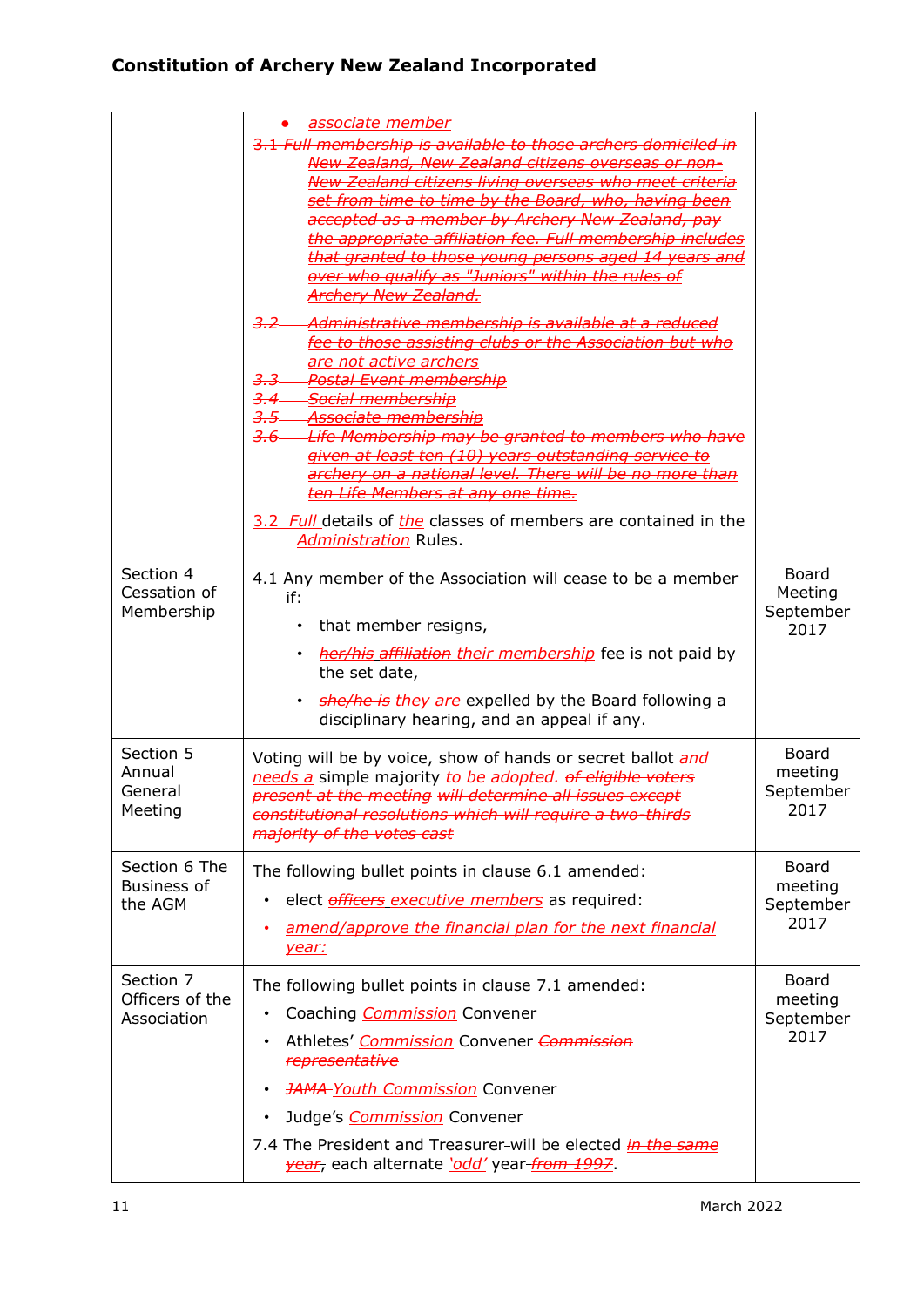|                                    | alternate 'even' year from 1998.                                                | 7.5 The Vice President and Secretary will be elected in each                                                                                                                                                                         |                   |                                       |
|------------------------------------|---------------------------------------------------------------------------------|--------------------------------------------------------------------------------------------------------------------------------------------------------------------------------------------------------------------------------------|-------------------|---------------------------------------|
| Section 8<br><b>Other Officers</b> | 8.4Editor, Registrar<br><b>Board appointed roles</b><br>8.4<br>two year period: | The Editor of the NZ Archer and the Registrar will each be<br>appointed by the Board for a two year period.<br>The following roles will be appointed by the Board for a                                                              |                   | Board<br>meeting<br>September<br>2017 |
|                                    | <b>Even Years</b>                                                               | <b>Odd Years</b>                                                                                                                                                                                                                     |                   |                                       |
|                                    | <b>Representatives</b><br>Coordinator                                           | <b>Membership Secretary</b>                                                                                                                                                                                                          |                   |                                       |
|                                    | Editor                                                                          | <b>Ranking Administrator</b>                                                                                                                                                                                                         |                   |                                       |
|                                    | <u> Awards Registrar</u>                                                        | <b>NZ Postal League</b><br><b>Administrator</b>                                                                                                                                                                                      |                   |                                       |
|                                    | <b>Youth Awards</b><br><u>Registrar</u>                                         | <b>Archery in Schools</b><br><b>Coordinator</b>                                                                                                                                                                                      |                   |                                       |
|                                    | <b>Trophy Steward</b>                                                           | <b>Records Officer</b>                                                                                                                                                                                                               |                   |                                       |
|                                    | <b>Ballot Officer</b>                                                           | <u>Webmaster</u>                                                                                                                                                                                                                     |                   |                                       |
|                                    | <b>Strength and</b><br><b>Conditioning Coach</b>                                | <b>Youth Postal League</b><br>Coordinator                                                                                                                                                                                            |                   |                                       |
|                                    |                                                                                 | Privacy officer                                                                                                                                                                                                                      |                   |                                       |
|                                    | 8.5<br><b>Selection Panel</b>                                                   |                                                                                                                                                                                                                                      |                   |                                       |
|                                    |                                                                                 | The Selection Panel Convenor will be appointed by the<br>Board for a period of 4 years commencing in 2018.                                                                                                                           |                   |                                       |
| Section 9<br>Board of              | 9.1(c) the Conveners of Athletes', Coaching,<br>and Judges' Commissions         |                                                                                                                                                                                                                                      | <b>JAMA</b> Youth | Board<br>meeting                      |
| Archery New<br>Zealand             |                                                                                 | The following bullet points in clause 9.5 amended:                                                                                                                                                                                   |                   | September<br>2017                     |
|                                    | $\bullet$<br><b>Financial)</b> and applications for funding.                    | Forward planning to promote the sport of archery,<br>including strategic plans (Business, Operational and                                                                                                                            |                   |                                       |
|                                    | $\bullet$<br><b>Convenor of the Selection Panel</b>                             | Appointment of the <i>officers Board Editor, Registrar,</i>                                                                                                                                                                          |                   |                                       |
|                                    | $\bullet$<br>as required                                                        | <b>Appointment of representative(s) to the New Zealand</b><br>National Olympic Committee, Sport New Zealand,<br>Paralympics NZ, Drug Free Sports NZ and other officials                                                              |                   |                                       |
|                                    | ٠<br>committee as set out in the Rules.                                         | Conduct complaints and/or disciplinary hearings, Set and<br>impose any penalty including expulsion of any member<br>and/or group of members, as a result of recommendations<br>from through the disciplinary committee or complaints |                   |                                       |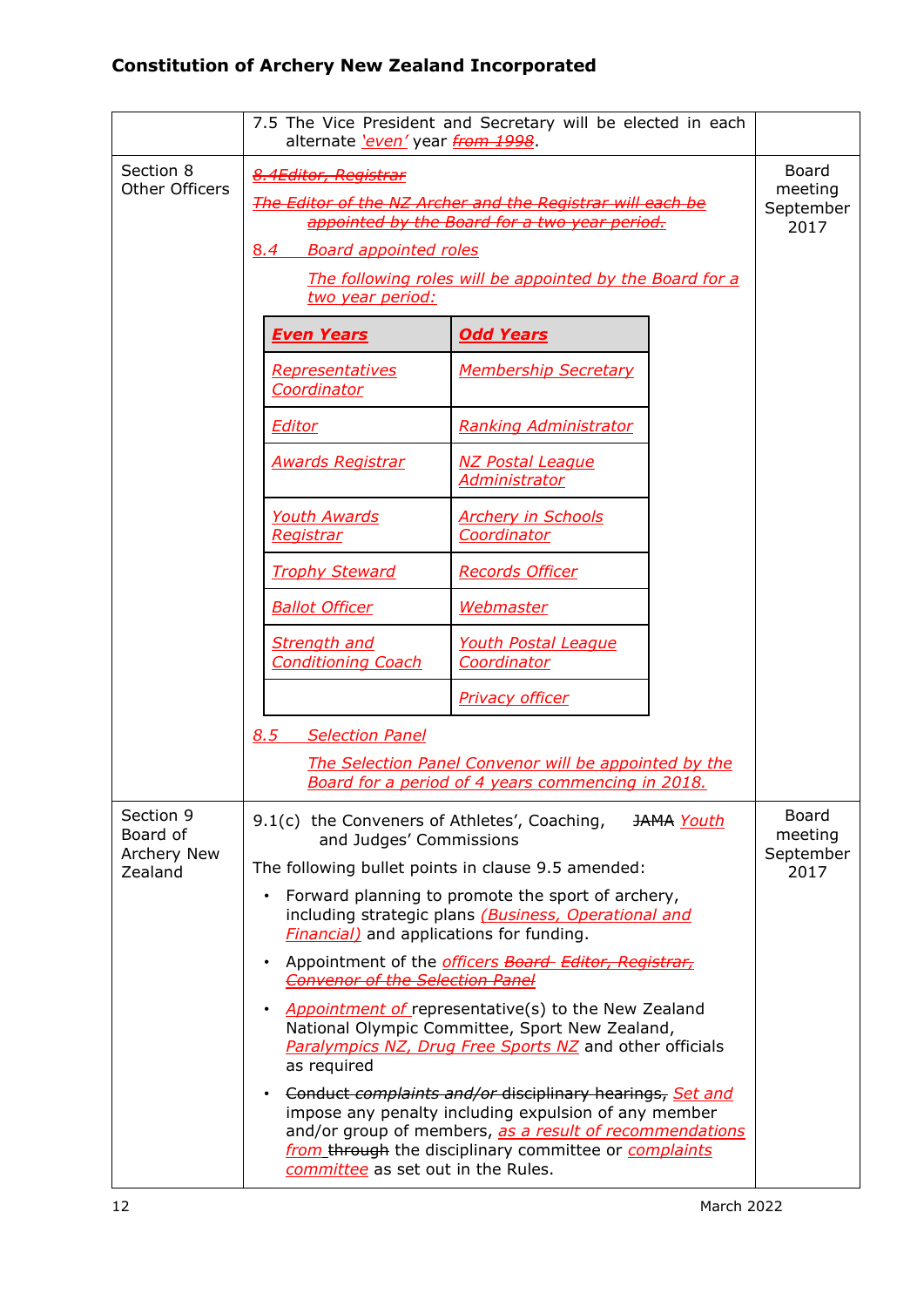| Section 10<br>Finance                              | 10.5 The Board may not borrow money and/or use the assets<br>of the association as security without the prior approval<br>of the Annual General Meeting, Special General Meeting<br>or <i>an electronic postal</i> ballot of members.                                                                                                                                                                                                                          | Board<br>meeting<br>September<br>2017        |
|----------------------------------------------------|----------------------------------------------------------------------------------------------------------------------------------------------------------------------------------------------------------------------------------------------------------------------------------------------------------------------------------------------------------------------------------------------------------------------------------------------------------------|----------------------------------------------|
|                                                    | 10.6 All withdrawals and cheques or payments will be co-<br>signed authorised by two of any three officers appointed<br>by the Board for the purpose.                                                                                                                                                                                                                                                                                                          |                                              |
| Section 11<br>Special<br>General<br>Meeting        | 11.3 Voting at the Special General Meeting will be by all full,<br>administrative, Postal Event, Social and Life Members of<br>the Association. Decisions will be decided by a simple<br>majority of eligible voters present at the meeting, except<br>that changes to the Constitution will require a two-thirds<br><i>majority of valid votes cast.</i> Voting will be by voice,<br>show of hands or secret ballot. unless a secret ballot is<br>called for. | Board<br>meeting<br>September<br>2017        |
| Section 12<br>Postal Ballot                        | 12.1 The Board may request the Ballot Officer National<br>Secretary to conduct an electronic postal-ballot as and<br>when it deems it necessary.                                                                                                                                                                                                                                                                                                               | <b>Board</b><br>meeting<br>September<br>2017 |
|                                                    | 12.2 Two Life Members and/or <i>independent parties Board</i><br>members will be the scrutineers of the ballot, the details<br>for which are contained in the Rules of the Association.                                                                                                                                                                                                                                                                        |                                              |
| Section 13<br>Amendments<br>to the<br>Constitution | 13.1 The Constitution can only be altered, added to or<br>rescinded at an Annual General Meeting, Special General<br>Meeting called for the purpose or by an electronic postal<br>ballot. However, the provisions and the effect of clause<br>10.4 will not be removed from the Constitution and will<br>be included and implied into any subsequent<br>replacement document.                                                                                  | Board<br>meeting<br>September<br>2017        |
|                                                    | 13.2 Resolutions to amend the Constitution may be submitted<br>to the National Secretary by the Board, individual<br>members or by clubs whose members are affiliated to<br>the Association.                                                                                                                                                                                                                                                                   |                                              |
|                                                    | 13.3 The text of the proposals will be circulated to all<br>members and clubs one month for a SGM, postal or prior<br>to electronic ballot.                                                                                                                                                                                                                                                                                                                    |                                              |
| Section 17<br>Interpretation                       | 17.1 The Board, <i>in consultation with the Judges' Commission</i> ,<br>will determine any matter not provided for in the<br>Constitution or Rules of the Association or for which<br>there is no clear interpretation.                                                                                                                                                                                                                                        | Board<br>meeting<br>September<br>2017        |
| be undertaken.                                     | December 2017 Ballot resolved to remove the Treasurer role and replace with two financial<br>officers as Board appointed roles. The following changes to the Constitution were put on<br>hold following a decision at the Association AGM January 2018 for a Restructure Review to<br>These changes were subsequently superseded by changes made via the Special General                                                                                       |                                              |
|                                                    | Meeting January 2019 set out below.                                                                                                                                                                                                                                                                                                                                                                                                                            |                                              |
| Section 7<br>Officers of the<br>Association        | The following bullet point in clause 7.1 to be removed:<br><u> Treasurer</u>                                                                                                                                                                                                                                                                                                                                                                                   | <b>Ballot</b><br>December<br>2017            |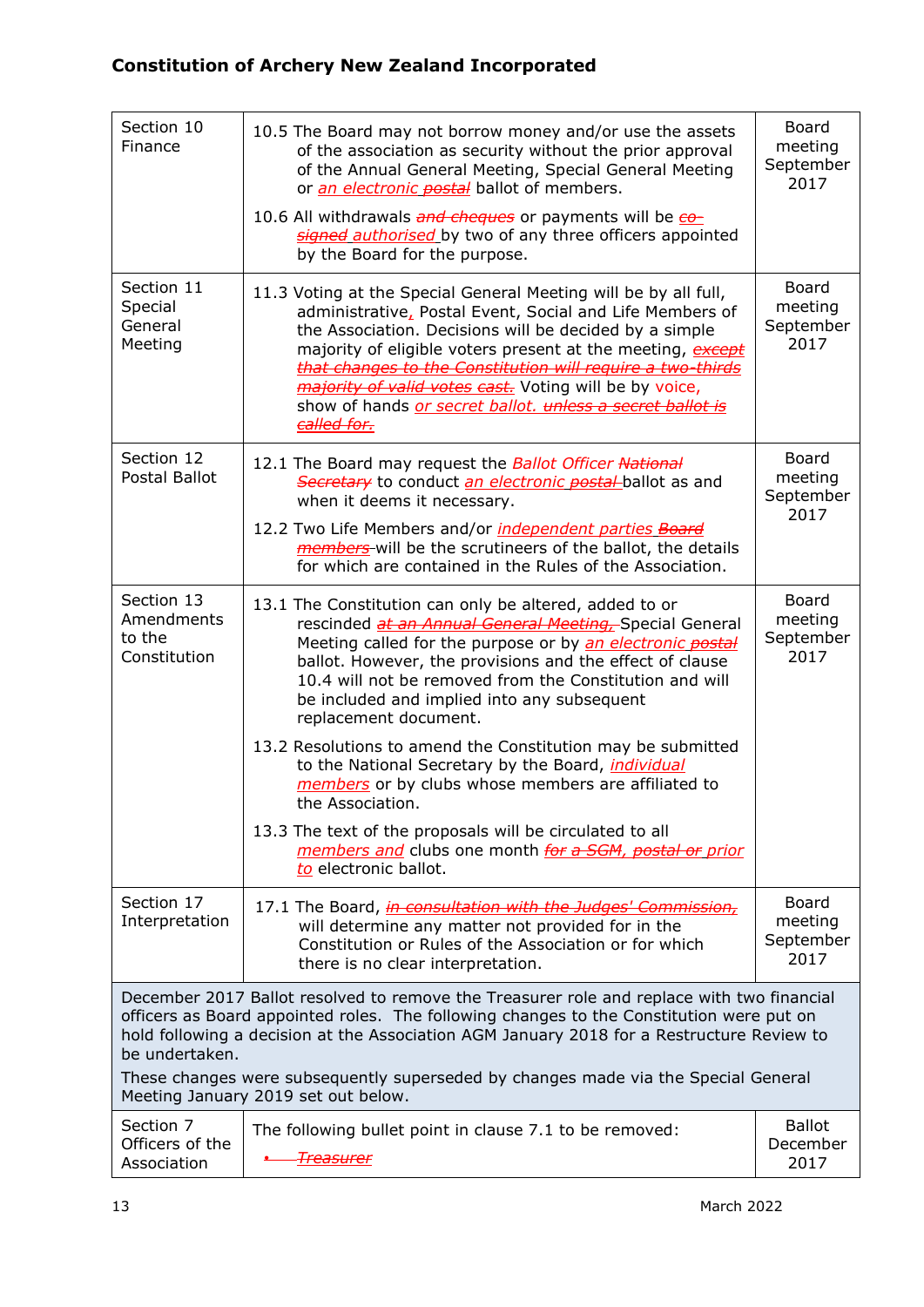|                                    | The following bullet point in clause 7.3 to be removed:                  |                                                                                                                                                                                       |                                   |  |
|------------------------------------|--------------------------------------------------------------------------|---------------------------------------------------------------------------------------------------------------------------------------------------------------------------------------|-----------------------------------|--|
|                                    | <del>Treasurer.</del>                                                    |                                                                                                                                                                                       |                                   |  |
|                                    | The following clause to be amended:                                      |                                                                                                                                                                                       |                                   |  |
|                                    | 7.4 The President and Treasurer will be elected alternate 'odd'<br>year. |                                                                                                                                                                                       |                                   |  |
| Section 8<br><b>Other Officers</b> | appointed roles                                                          | Add the following roles to the table in clause 8.4 Board                                                                                                                              | <b>Ballot</b><br>December<br>2017 |  |
|                                    | <b>Even Years</b>                                                        | <b>Odd Years</b>                                                                                                                                                                      |                                   |  |
|                                    | <b>Financial Officer (#1)</b>                                            | <b>Financial Officer (#2)</b>                                                                                                                                                         |                                   |  |
| Section 9<br>Board of              | 9.1<br>The Board is made up as follows:                                  |                                                                                                                                                                                       | <b>Ballot</b><br>December         |  |
| <b>Archery New</b><br>Zealand      | a)                                                                       | an Executive, comprising the four Officers elected by the<br>members in General Meeting, namely the President, Vice<br>President <sub>zand</sub> Secretary and Treasurer, and         | 2017                              |  |
|                                    |                                                                          | 9.7 A quorum for full Board meetings will be 5 of the eligible<br>members including at least two of the following officers -<br>President, Vice President or Secretary. or Treasurer. |                                   |  |
|                                    |                                                                          | Restructure proposal adopted by members at Special General Meeting January 2019                                                                                                       |                                   |  |
| Section 7<br>Operational           | 7 OPERATIONAL ROLES OF THE ASSOCIATION                                   |                                                                                                                                                                                       | Special<br>General                |  |
| Roles of the<br>Association        | renewal.                                                                 | 7.1 An Operations Manager will be contracted by the Board<br>for a period of three years with a two year right of                                                                     | Meeting<br>January<br>2019        |  |
|                                    | renewal.                                                                 | 7.2 An Administration Manager will be contracted by the<br>Board for a period of three years with a two year right of                                                                 |                                   |  |
|                                    | 7.3<br>two years, in consultation with the Board:                        | The Operations Manager will appoint the following<br>voluntary Operational Team Leader roles for a period of                                                                          |                                   |  |
|                                    | <b>Premier Events Coordinator</b>                                        |                                                                                                                                                                                       |                                   |  |
|                                    |                                                                          | <b>Membercare and Development Coordinator</b>                                                                                                                                         |                                   |  |
|                                    |                                                                          | <b>Marketing and Communications Coordinator</b>                                                                                                                                       |                                   |  |
|                                    | <b>Financial Coordinator</b>                                             |                                                                                                                                                                                       |                                   |  |
|                                    |                                                                          | 7.4 The following voluntary Operational Team Leader role<br>will be appointed by their team for a period of two years:                                                                |                                   |  |
|                                    | <b>Technical Support Coordinator</b>                                     |                                                                                                                                                                                       |                                   |  |
|                                    | are responsible for.                                                     | 7.5 Each Operational Team Leader may co-opt as many<br>members as are necessary to deliver the set of tasks they                                                                      |                                   |  |
|                                    | in the Administration Rules.                                             | 7.6 Details of these roles and responsibilities may be found                                                                                                                          |                                   |  |
|                                    | 7-OFFICERS OF THE ASSOCIATION                                            |                                                                                                                                                                                       |                                   |  |
|                                    | 7.1 The key officers of the Association are:                             |                                                                                                                                                                                       |                                   |  |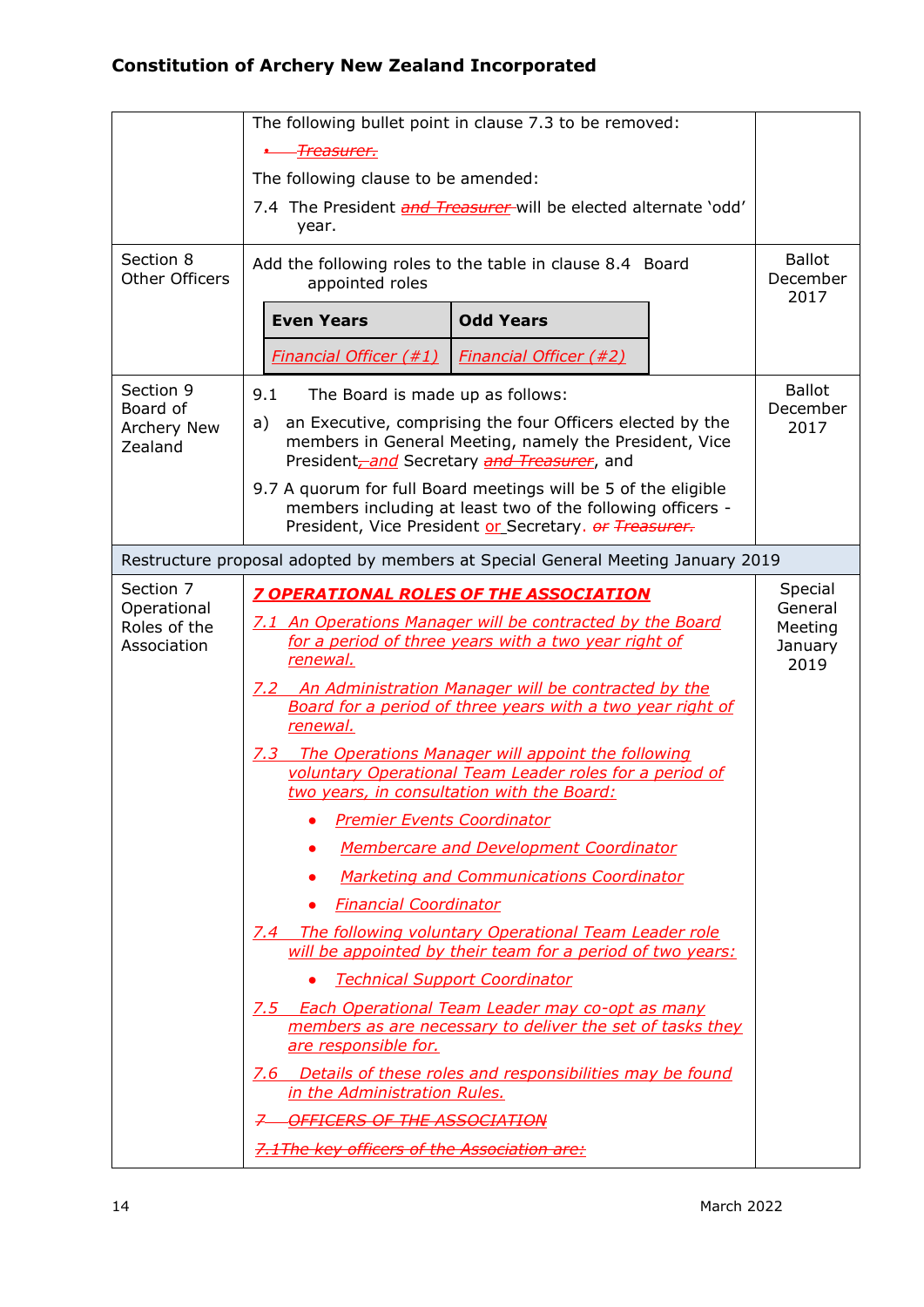|                                                | <u> President</u>                                                                                                                                                                                                                                           |                                                  |  |  |
|------------------------------------------------|-------------------------------------------------------------------------------------------------------------------------------------------------------------------------------------------------------------------------------------------------------------|--------------------------------------------------|--|--|
|                                                |                                                                                                                                                                                                                                                             |                                                  |  |  |
|                                                | <b>Vice President</b>                                                                                                                                                                                                                                       |                                                  |  |  |
|                                                | <u>-Secretary</u>                                                                                                                                                                                                                                           |                                                  |  |  |
|                                                | <del>Treasurer</del>                                                                                                                                                                                                                                        |                                                  |  |  |
|                                                | <b>Coaching Commission Convener</b>                                                                                                                                                                                                                         |                                                  |  |  |
|                                                | <u> Athletes' Commission Convener</u>                                                                                                                                                                                                                       |                                                  |  |  |
|                                                | <b>Youth Commission Convenor</b>                                                                                                                                                                                                                            |                                                  |  |  |
|                                                | <u> Judge's Commission Convenor</u>                                                                                                                                                                                                                         |                                                  |  |  |
|                                                | 7.2–The term of office for these positions is two years and                                                                                                                                                                                                 |                                                  |  |  |
|                                                | incumbents are eligible for re-election/re-appointment.                                                                                                                                                                                                     |                                                  |  |  |
|                                                | 7.3-To be elected at the appropriate Annual General Meeting                                                                                                                                                                                                 |                                                  |  |  |
|                                                | are:                                                                                                                                                                                                                                                        |                                                  |  |  |
|                                                | President,                                                                                                                                                                                                                                                  |                                                  |  |  |
|                                                | Vice President,                                                                                                                                                                                                                                             |                                                  |  |  |
|                                                | <u>Secretary,</u>                                                                                                                                                                                                                                           |                                                  |  |  |
|                                                | <del>Treasurer.</del>                                                                                                                                                                                                                                       |                                                  |  |  |
|                                                | 7.4-The President and Treasurer will be elected in the same<br>year, each alternate 'odd' year.                                                                                                                                                             |                                                  |  |  |
|                                                | 7.5-The Vice President and Secretary will be elected in each                                                                                                                                                                                                |                                                  |  |  |
|                                                | alternate 'even' year.                                                                                                                                                                                                                                      |                                                  |  |  |
| Section 8<br>Elected and<br>Appointed<br>Roles | <b>8 ELECTED AND APPOINTED OTHER OFFICERS</b><br>8.3 Stakeholder Representatives.<br>The Board shall appoint the following stakeholder<br>representatives for a four year period:<br><b>New Zealand National Olympic Committee</b><br><b>Paralympics NZ</b> | Special<br>General<br>Meeting<br>January<br>2019 |  |  |
|                                                | <b>Sport New Zealand</b><br><b>Drug Free Sports NZ</b><br>8.3 Representative(s) to the New Zealand National Olympic<br>Committee.<br>ese representative(s) will be appointed by the Board for a four<br>year period from 1997.<br>8.4 Board appointed roles |                                                  |  |  |
|                                                | <u>Following roles will be appointed by the Board for a two year</u>                                                                                                                                                                                        |                                                  |  |  |
|                                                | <del>period:</del>                                                                                                                                                                                                                                          |                                                  |  |  |
|                                                | <del><u>Odd Years</u></del><br><u>Even Years</u>                                                                                                                                                                                                            |                                                  |  |  |
|                                                | <b>Financial Officer (#1)</b><br><b>Financial Officer (#2)</b>                                                                                                                                                                                              |                                                  |  |  |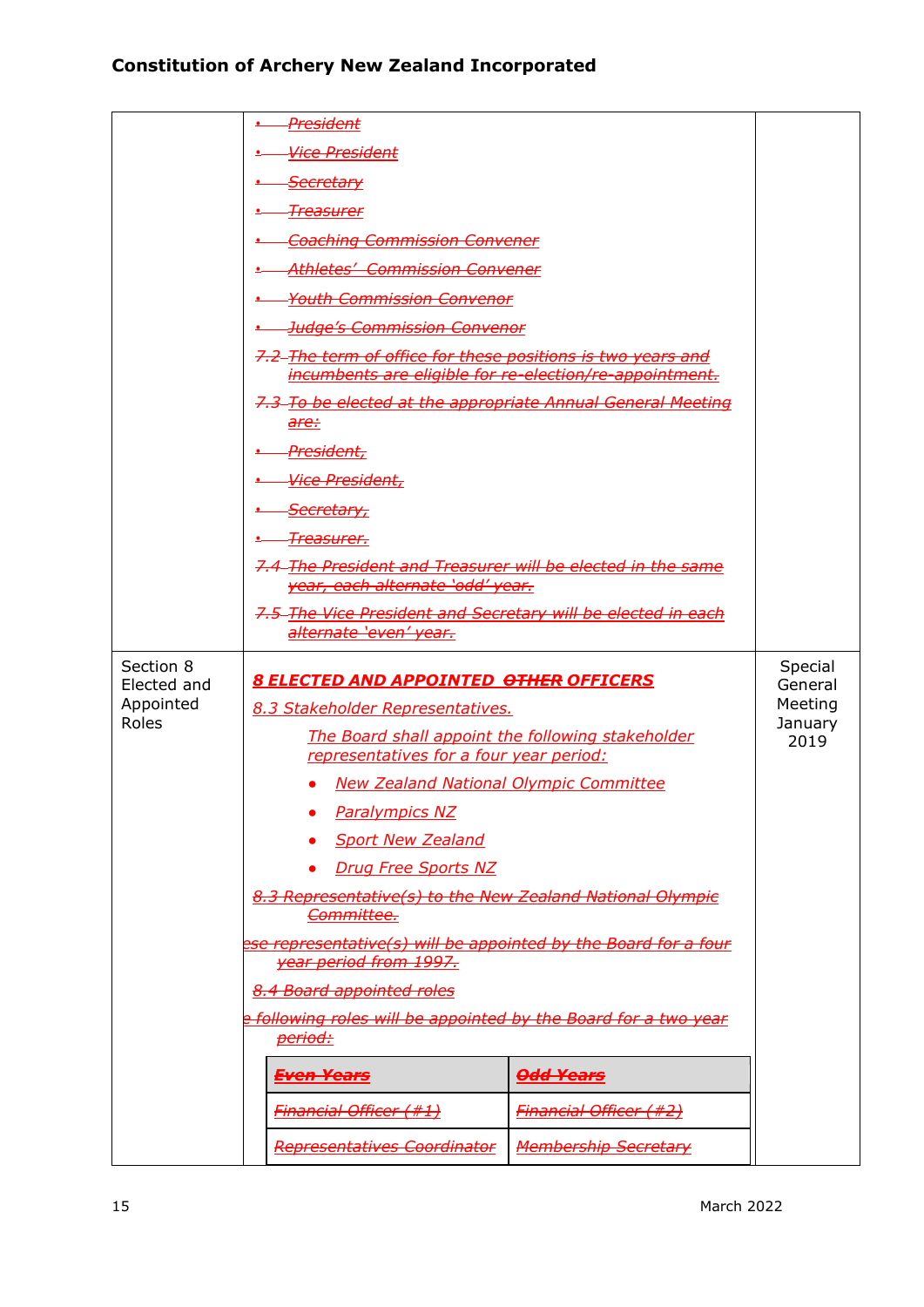|                                          |   | <b>Editor</b>                                                                                                                                                                                                                                                                                                                                                                                                                                                                                                                                                                                                                                                                                                       | <b>Ranking Administrator</b>                                                                                                                                                                                                                                                                                                                                                                                                                 |                                                  |
|------------------------------------------|---|---------------------------------------------------------------------------------------------------------------------------------------------------------------------------------------------------------------------------------------------------------------------------------------------------------------------------------------------------------------------------------------------------------------------------------------------------------------------------------------------------------------------------------------------------------------------------------------------------------------------------------------------------------------------------------------------------------------------|----------------------------------------------------------------------------------------------------------------------------------------------------------------------------------------------------------------------------------------------------------------------------------------------------------------------------------------------------------------------------------------------------------------------------------------------|--------------------------------------------------|
|                                          |   | <u> Awards Registrar</u>                                                                                                                                                                                                                                                                                                                                                                                                                                                                                                                                                                                                                                                                                            | <u>NZ Postal League</u><br><del>Administrator</del>                                                                                                                                                                                                                                                                                                                                                                                          |                                                  |
|                                          |   | <b>Youth Awards Registrar</b>                                                                                                                                                                                                                                                                                                                                                                                                                                                                                                                                                                                                                                                                                       | <b>Archery in Schools</b><br><b>Coordinator</b>                                                                                                                                                                                                                                                                                                                                                                                              |                                                  |
|                                          |   | <b>Trophy Steward</b>                                                                                                                                                                                                                                                                                                                                                                                                                                                                                                                                                                                                                                                                                               | <b>Records Officer</b>                                                                                                                                                                                                                                                                                                                                                                                                                       |                                                  |
|                                          |   | <b>Ballot Officer</b>                                                                                                                                                                                                                                                                                                                                                                                                                                                                                                                                                                                                                                                                                               | Webmaster                                                                                                                                                                                                                                                                                                                                                                                                                                    |                                                  |
|                                          |   | <b>Strength and Conditioning</b><br><del>Coach</del>                                                                                                                                                                                                                                                                                                                                                                                                                                                                                                                                                                                                                                                                | <b>Youth Postal League</b><br>Coordinator                                                                                                                                                                                                                                                                                                                                                                                                    |                                                  |
|                                          |   |                                                                                                                                                                                                                                                                                                                                                                                                                                                                                                                                                                                                                                                                                                                     | Privacy officer                                                                                                                                                                                                                                                                                                                                                                                                                              |                                                  |
|                                          |   | <b>Selection Panel</b>                                                                                                                                                                                                                                                                                                                                                                                                                                                                                                                                                                                                                                                                                              |                                                                                                                                                                                                                                                                                                                                                                                                                                              |                                                  |
|                                          |   | Selection Panel Convener will be appointed by the Board for a<br>period of 4 years commencing in 2018.                                                                                                                                                                                                                                                                                                                                                                                                                                                                                                                                                                                                              |                                                                                                                                                                                                                                                                                                                                                                                                                                              |                                                  |
| Section 9<br>Board of the<br>Association | 9 | BOARD OF THE ASSOCIATION ARCHERY NEW<br><b>ZEALAND</b><br>9.1 The Board shall be comprised of a maximum of seven<br>people, including:<br>elected at an Annual General Meeting<br>of whom is independent of Archery NZ<br>9.2 An interim board will be take office from the AGM in 2019<br>Association.<br>9.3 In 2020 the Board will have 2 new members elected for a<br>new board until 2021.<br>9.4 Thereafter the term of office for the Board is three years.<br>subsequent terms.<br>9.5 A Chair and Deputy Chair shall be elected by the Board in<br>alternate years.<br>9.6 Each member of the Board shall have one (1) vote.<br>9.7 A quorum of four (4) must include either the Chair or<br>Deputy Chair. | five people who are members of Archery NZ,<br>two people who are co-opted by the elected Board<br>to ensure diversity of skill and thought, at least one<br>and shall be appointed by the current Board of the<br>three year term and one member co-opted for a three<br>year term. Three elected members and one co-opted<br>member from the Interim Board will continue on the<br>Incumbents are eligible to be re-elected or co-opted for | Special<br>General<br>Meeting<br>January<br>2019 |
|                                          |   | 9.8 If there is a hung vote with a guorum, the matter must go<br>to the full Board for a decision.                                                                                                                                                                                                                                                                                                                                                                                                                                                                                                                                                                                                                  |                                                                                                                                                                                                                                                                                                                                                                                                                                              |                                                  |
|                                          |   | 9.9 The role of the Board includes:                                                                                                                                                                                                                                                                                                                                                                                                                                                                                                                                                                                                                                                                                 |                                                                                                                                                                                                                                                                                                                                                                                                                                              |                                                  |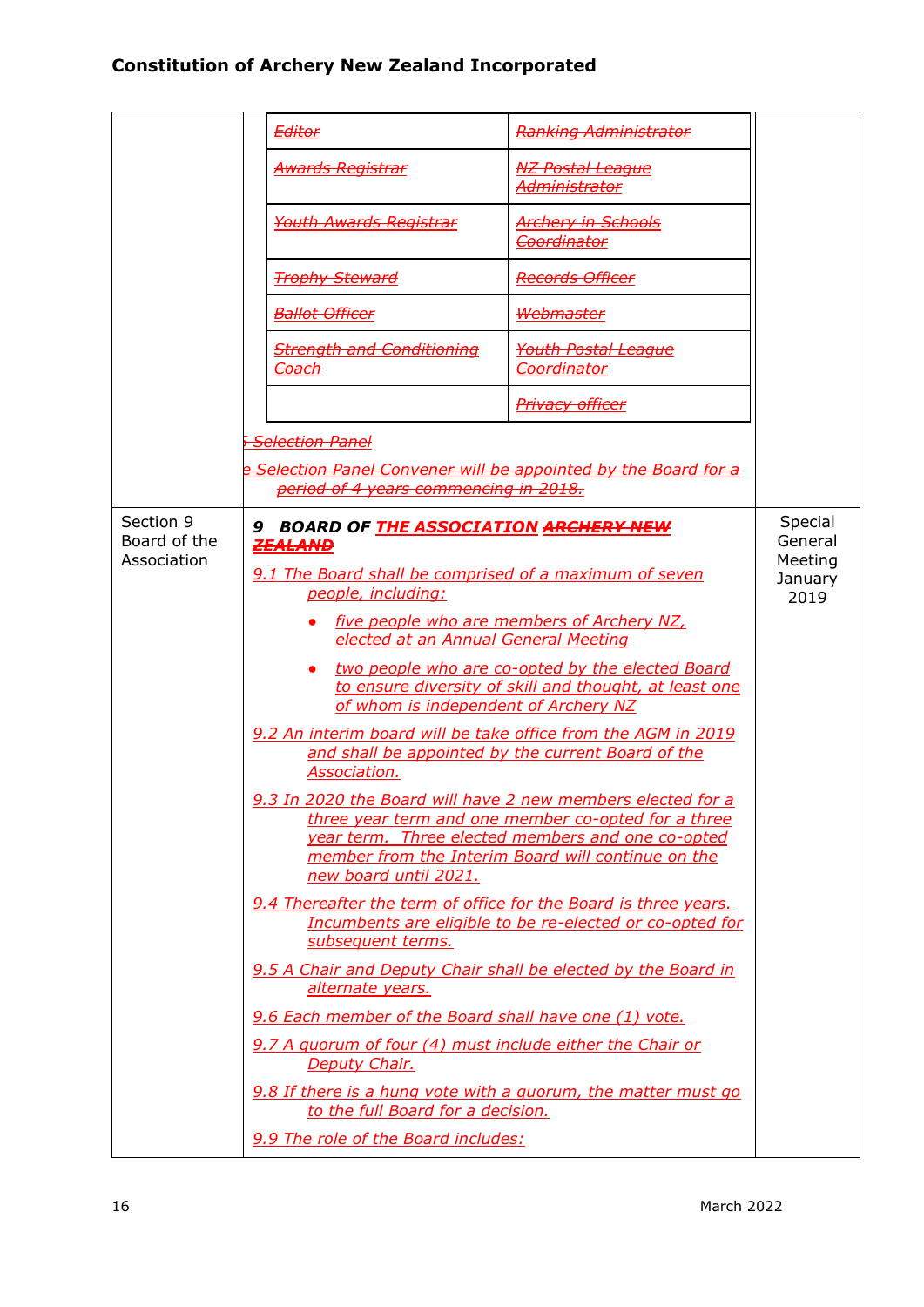| long-term vision and strategic planning to ensure the<br>٠<br>ongoing sustainability of Archery NZ                                                                              |  |
|---------------------------------------------------------------------------------------------------------------------------------------------------------------------------------|--|
| <b>Approval of a policy framework</b><br>$\bullet$                                                                                                                              |  |
| · Risk management                                                                                                                                                               |  |
| Stakeholder relationships and engagement, including<br><u>sponsorship</u>                                                                                                       |  |
| Compliance                                                                                                                                                                      |  |
| • Appointment of contractors                                                                                                                                                    |  |
| Consideration of recommendations from the Operations<br>٠<br><b>Manager</b>                                                                                                     |  |
| Appointment of representative(s) to the New Zealand<br>National Olympic Committee, Sport New Zealand,<br>Paralympics NZ, Drug Free Sports NZ and other officials<br>as required |  |
| • Establishing sub-committees to carry out any of its<br>functions.                                                                                                             |  |
| Appoint officers for the purpose of approving payments<br>on behalf of the Association                                                                                          |  |
| 9.1 The Board is made up as follows:                                                                                                                                            |  |
| an Executive, comprising the four Officers elected by the<br>members in General Meeting, namely the President, Vice<br><b>President, Secretary and Treasurer, and</b>           |  |
| the Convenors of Athletes', Coaching, Youth and Judges'<br><b>Commissions</b>                                                                                                   |  |
| 9.2 Each person will exercise one vote. The President, or<br>person acting as the President, will also have a casting<br>vote wherever votes on any issue are tied.             |  |
| 9.3 Other affiliated members may attend meetings, speak on<br>request but may not vote.                                                                                         |  |
| 9.4 The Executive Committee shall be responsible for the day-<br>to-day administration, including financial matters, of<br><u>the Society.</u>                                  |  |
| The role of the Board includes:                                                                                                                                                 |  |
| <b>.</b> Oversight of the routine activities of the officers                                                                                                                    |  |
| <u>- Forward planning to promote the sport of archery,</u><br><i>including strategic (Business, Operational and Financial)</i><br>and applications for funding.                 |  |
| <i><b>Emplementing the policy decisions/recommendations of</b></i><br><del>the AGM.</del>                                                                                       |  |
| <b>Appointment of the officers</b>                                                                                                                                              |  |
| <b>-</b> Coordination of the work of the commissions.                                                                                                                           |  |
| <b>Amendments to the Rules of the Association.</b>                                                                                                                              |  |
| <b>E</b> Recommendations on the level of affiliation fees and<br>any other levies.                                                                                              |  |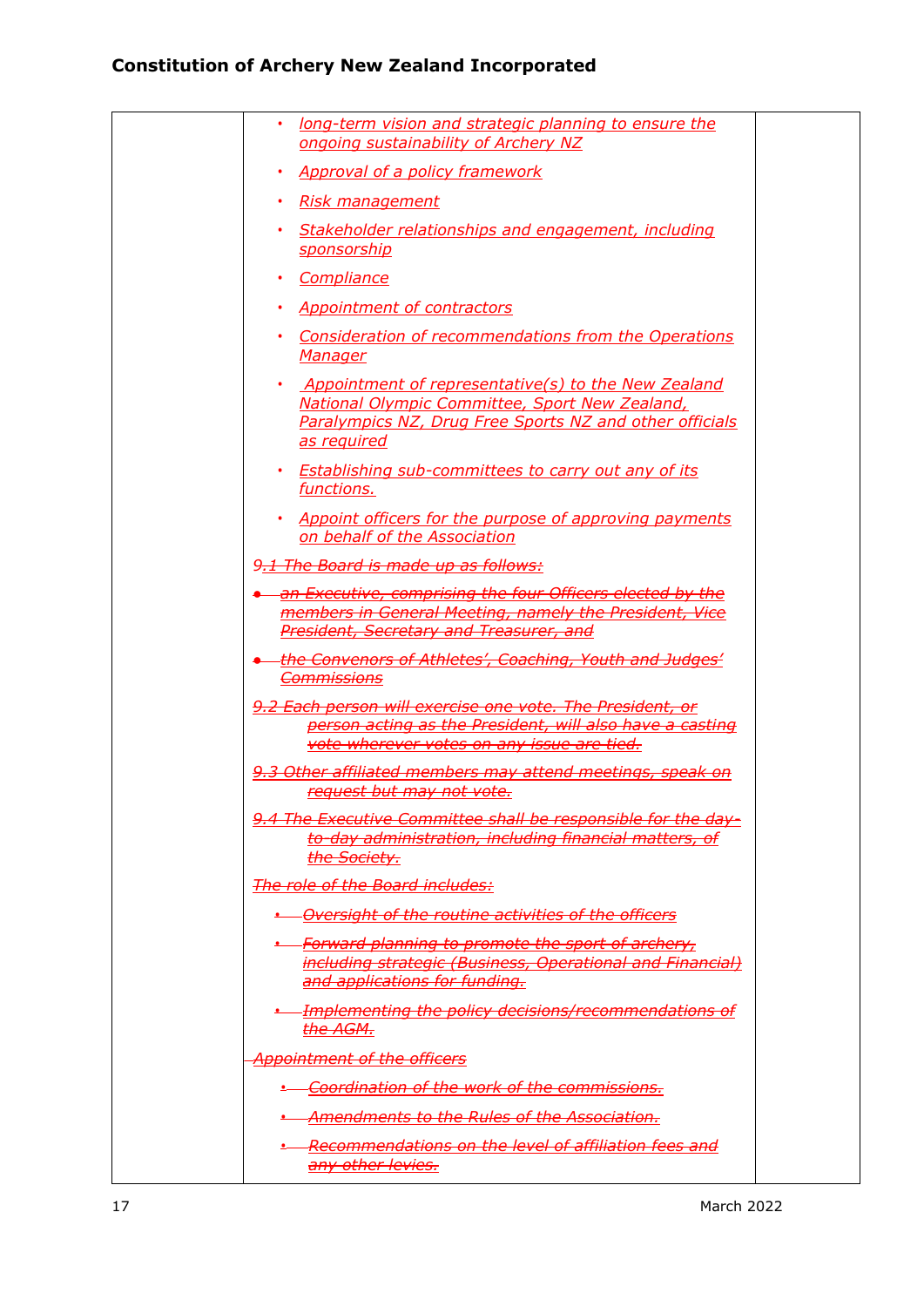|                                                         | <b>Establishment of an Appeals Committee as set out in</b><br>the Rules.<br>Set and impose any penalty including expulsion of any<br>member and/or group of members, as a result of<br>recommendation from the disciplinary committee or<br>complaints committee as set out in the Rules.<br><b>Conduct any other business not dealt with by the</b><br><b>Annual General Meeting.</b><br>9.6 The Board and its subcommittees will meet as frequently<br>as required. Meetings may be face to face, by audio<br>conference or any other appropriate method.<br>9.7 A quorum for full Board meetings will be 5 of the eligible<br>members including at least two of the following officers<br>President, Vice President, Treasurer or Secretary. |                                                   |
|---------------------------------------------------------|-------------------------------------------------------------------------------------------------------------------------------------------------------------------------------------------------------------------------------------------------------------------------------------------------------------------------------------------------------------------------------------------------------------------------------------------------------------------------------------------------------------------------------------------------------------------------------------------------------------------------------------------------------------------------------------------------------------------------------------------------|---------------------------------------------------|
| Section 5<br>Annual<br>General<br>Meeting               | The Annual General Meeting of the Association will take<br>$-5.1 -$<br>place during the period of the Outdoor National<br>Championships and in the same locality.<br>5.1<br>The Annual General Meeting of the Association will take<br>place within five (5) months of the close of the previous<br>financial year                                                                                                                                                                                                                                                                                                                                                                                                                              | Special<br>General<br>Meeting<br>February<br>2020 |
| Section 6 The<br><b>Business of</b><br>the AGM          | 6.1 The business of the AGM will include to:<br>receive the annual report of the Association:<br>approve the annual accounts and adopt the balance<br>sheets:<br>elect executive board members as required:<br>amend/approve the strategic plan:<br>amend/approve the financial plan for the next financial<br>year:<br>set the affiliation fee(s) and other levies:<br>accept (written) reports from officers of the<br>Association:<br>make recommendations to the Board of Archery New<br>Zealand and /or any of the Commissions:<br>determine other matters of which due notice has been<br>given or which are approved for discussion by the<br>meeting.                                                                                   | Special<br>General<br>Meeting<br>February<br>2020 |
| Section 7<br>Operational<br>Roles of the<br>Association | 7.1 An Operations General Manager will be contracted by the<br>Board for a period of three years with a two year right of<br>renewal.<br>7.3 The Operations General Manager will appoint the following<br>voluntary Operational Team Leader roles for a period of two<br>years, in consultation with the Board:<br><b>Premier Events Coordinator</b>                                                                                                                                                                                                                                                                                                                                                                                            | Special<br>General<br>Meeting<br>February<br>2020 |